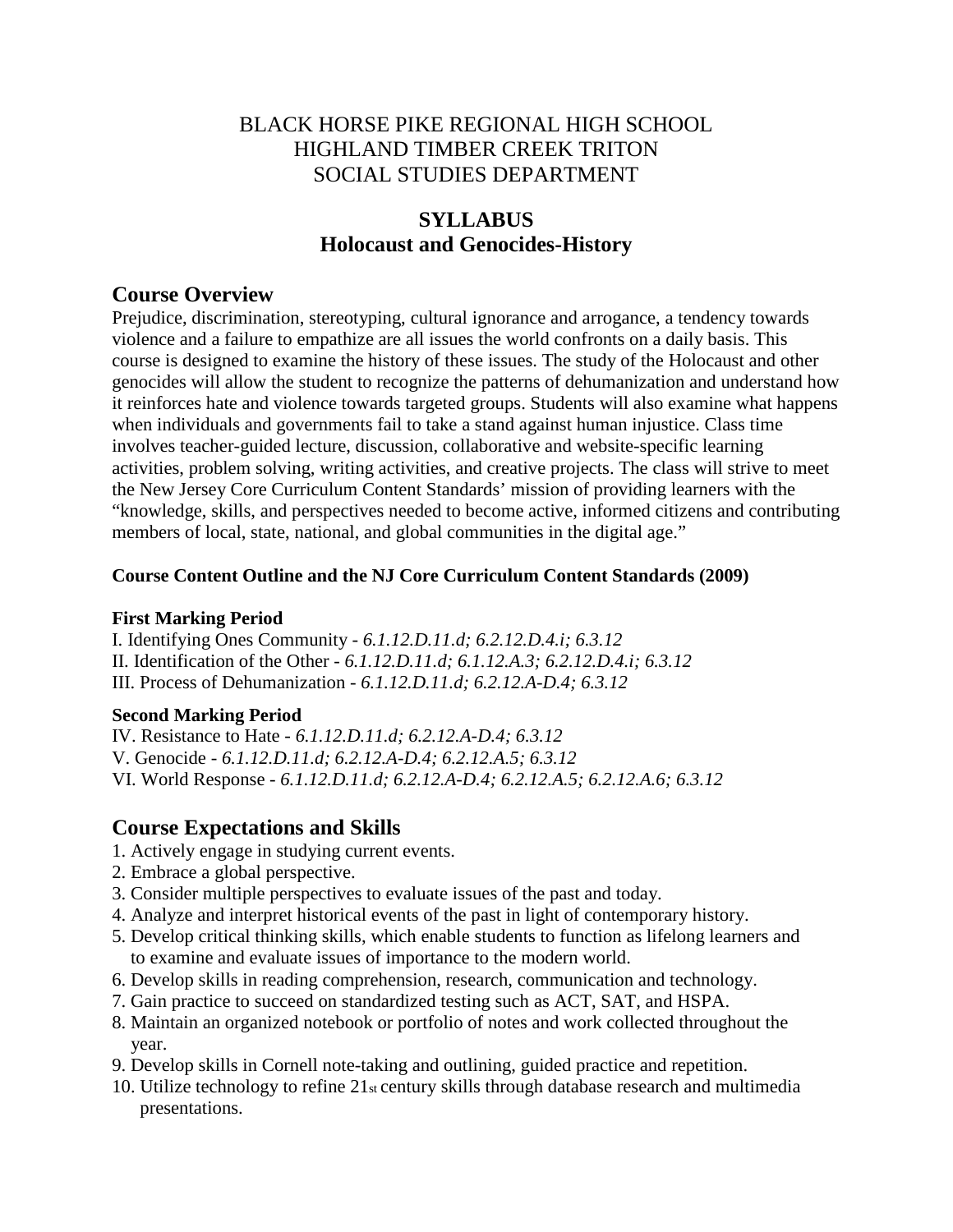# **Materials Needed**

 $\square$  Notebook and/or three-ring binder with lined paper

Daily planner/Student organizer

 $\square$  Pen or pencil

# **Resources**

Textbook: TBA

# **Grading Scale**

Students will earn their grades based on the following categories of assignments:

- Major Assessments: 40%
- Minor Assessments: 25%
- Homework/Classwork: 20%
- Projects: 15%

### **Teacher Information** TBA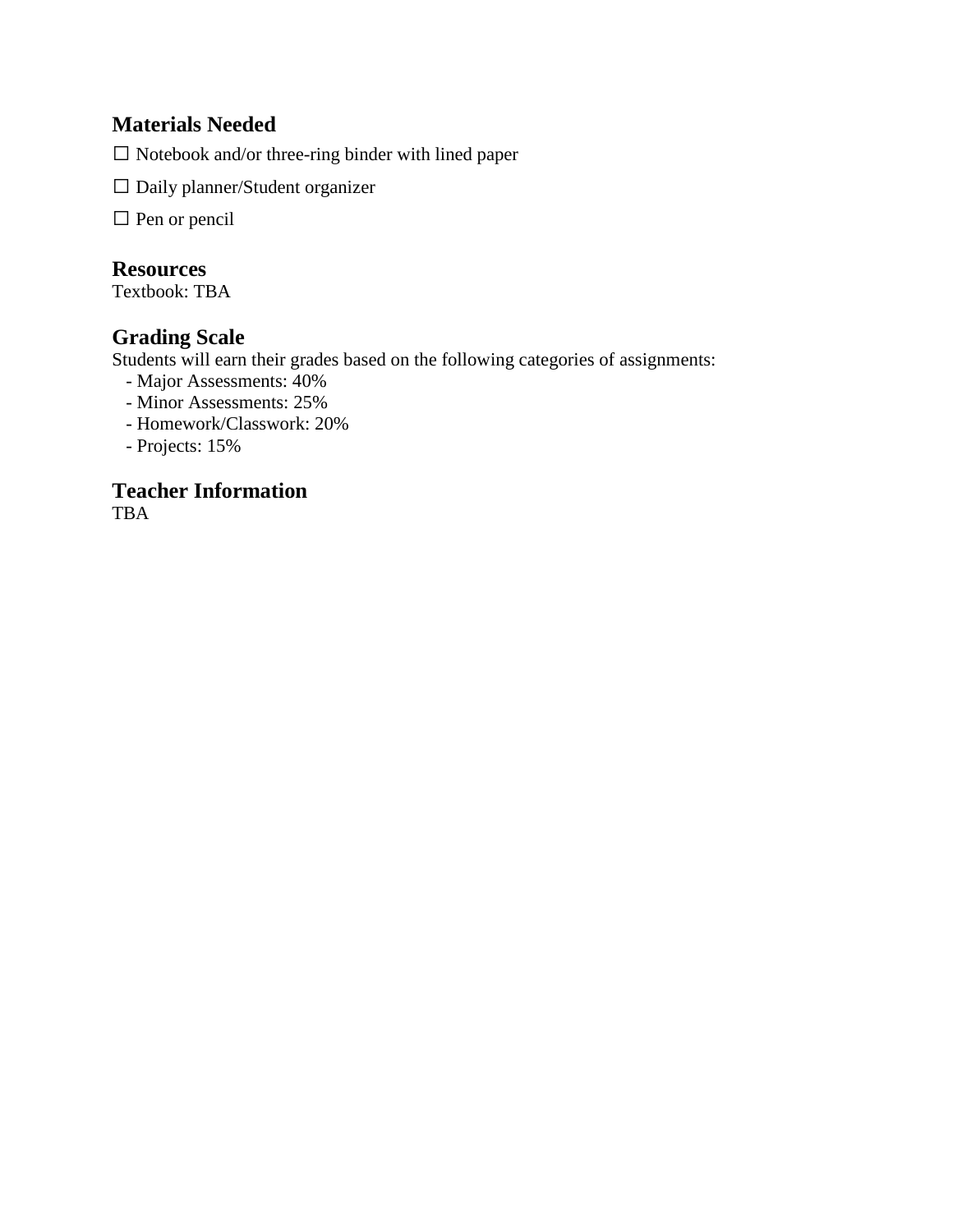# Black Horse Pike Regional School District Curriculum Template

ENGAGING STUDENTS . FOSTERING ACHIEVEMENT . CULTIVATING 21<sup>ST</sup> CENTURY GLOBAL SKILLS

# **Course Name: Holocaust and Genocides**

**Course Number:**

### **PART I: UNIT RATIONALE**

# **WHY ARE STUDENTS LEARNING THIS CONTENT AND THESE SKILLS?**

| <b>Course/Unit Title:</b>                                  | <b>Unit Summary:</b>                                                           |
|------------------------------------------------------------|--------------------------------------------------------------------------------|
| <b>Holocaust and Genocides:</b>                            | This unit is designed to teach students that there is a continuum from         |
| Unit 1: Identifying one's                                  | internalized feelings to genocide. Humans develop along very regular pathways  |
| community.                                                 | as defined by Maslow and Erickson. Understanding these hierarchies allow us to |
| Grade Level(s):                                            | know when people are most susceptible to internalizing negative feelings.      |
| 11 <sup>th</sup> & 12 <sup>th</sup>                        | Having some foundation in basic psychology allows the student to               |
|                                                            | understand how he or she interacts with members in his/her community and by    |
|                                                            | extension how feelings develop about people who are outside of his/her         |
|                                                            | community. Governments are the community at large and the views of leaders     |
|                                                            | of government will determine policy that impacts those in and out of the       |
|                                                            | community.                                                                     |
|                                                            |                                                                                |
|                                                            | <b>Enduring Understanding(s):</b>                                              |
| <b>Essential Question(s):</b><br>What is the role of<br>1. | 1. Understanding the past allows an individual to construct meaning for the    |
| government?                                                | present.                                                                       |
| 2. What is the role of the                                 | 2. Themes in history are universal and, generally, transcend culture and       |
| individual?                                                | literature.                                                                    |
| 3. What is the nature of                                   | 3. One's understanding of his/her own culture is expanded by exposure to       |
| man/woman?                                                 | various cultural experiences.                                                  |
| 4. What is power?                                          | 4. Understanding the past is crucial to living responsibly in the present and  |
| How can the abuse of<br>5.                                 | planning for the future.                                                       |
| power be avoided?                                          | 5. Definition of Genocide                                                      |
| 6. Who should govern?                                      | - The international community has come to a common definition of what          |
| Is conflict between cultures<br>7.                         | genocide it and when a response is necessary.                                  |
| inevitable?                                                | 6. Pyramid of Hate                                                             |
| How do competing<br>8.                                     | - Negative feelings progress along an orderly and predictable hierarchy from   |
| interests influence power?                                 | prejudice to genocide.                                                         |
| 9. Can one individual make a                               | 7. Maslow and Erickson Theories of Personal Development                        |
| difference?                                                | - Both psychologist developed hierarchies which explained human                |
| 10. Is breaking the law ever                               | progression of personal development and needs. Understanding these             |
| justifiable?                                               | hierarchies allows one to know when a person is most vulnerable to             |
| 11. How can I make a positive                              | manipulation and negative feelings.                                            |
| difference in the world?                                   | 8. Machiavelli, Hobbes, and Locke Theories of Government.                      |
|                                                            | - Governments wield power over the individual and understanding the            |
|                                                            | forms of government and types of leadership enables a person to identify       |
|                                                            | the abuse of power.                                                            |
|                                                            |                                                                                |
|                                                            |                                                                                |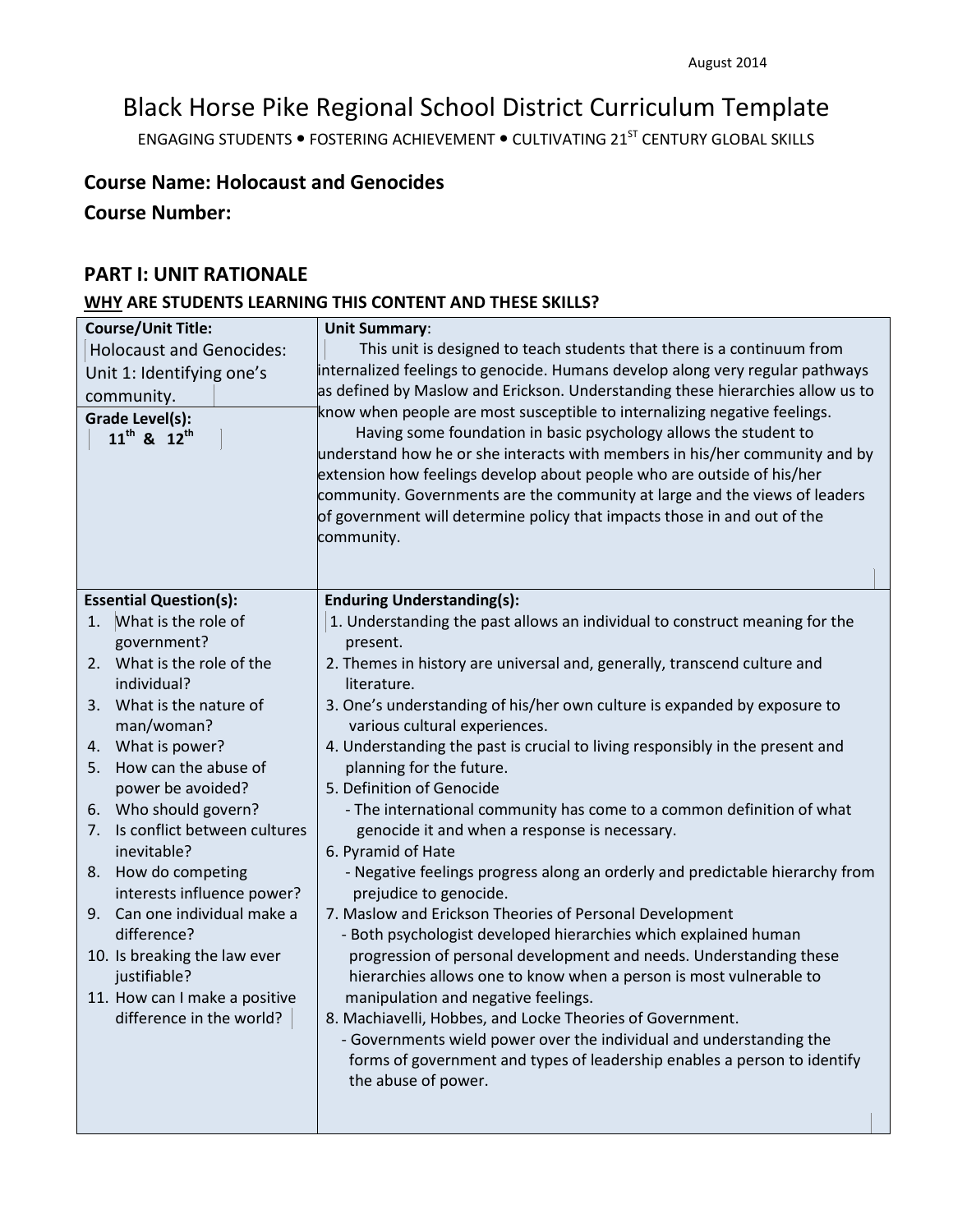# **PART II: INSTRUCTIONAL STRATEGIES AND RESOURCES DESCRIBE THE LEARNING TARGETS.**

### **After each target, identify the NJCCCS or Common Core Standards that are applicable**

| <b>Learning Targets</b>                                                          | <b>NJCCCS or CCSS</b>    |
|----------------------------------------------------------------------------------|--------------------------|
| Define and analyze genocide.<br>1.                                               | 1. $6.1.12.D.11.d;$      |
| Interpret the Universe of Obligation and relate it to the Pyramid of Hate.<br>2. | 6.2.12.D.4.i;            |
| Investigate the origins of hate.<br>3.                                           | RH.11-12.2;              |
| Analyze Maslow's hierarchy of needs and Erickson's stages of development.<br>4.  | RH.11-12.4               |
| Apply above hierarchies to an individual's strengths and weaknesses.<br>5.       | 2. 6.3.12.3; 6.3.12.4;   |
| Determine when a person is most susceptible to feelings of hate.<br>6.           | 6.3.12.7                 |
| Examine primary source documents on theories of government.<br>7.                | 3.   6.3.12.3; 6.3.12.4; |
| Determine the advantages for an authoritarian government to promote hate.<br>8.  | 6.3.12.7                 |
| Correlate theories of government to the manipulation of individuals.<br>9.       | 4. 6.3.12.1;             |
| 10. Analyze the presence of organized hate groups in America today.              | RH.11-12.7               |
|                                                                                  | 5.6.3.12.1;              |
|                                                                                  | WHST.11-12.4             |
|                                                                                  | 6.6.3.12.1;              |
|                                                                                  | WHST.11-12.4             |
|                                                                                  | 7. 6.3.12.1; 6.3.12.4;   |
|                                                                                  | RH.11-12.2;              |
|                                                                                  | RH.11-12.6;              |
|                                                                                  | WHST.11-12.4             |
|                                                                                  | 8. 6.3.12.1; 6.3.12.4;   |
|                                                                                  | 6.3.12.5                 |
|                                                                                  | 9. 6.3.12.1; 6.3.12.4;   |
|                                                                                  | 6.3.12.5                 |
|                                                                                  | 10.6.3.12.4; 6.3.12.5    |

#### **Inter-Disciplinary Connections:**

**Language Arts:** Reading and writing strategies as they relate to the Common Core Standards for History

- Cite specific textual evidence from primary and secondary sources
- Determine the central ideas from primary and secondary sources
- Produce clear and coherent writing for appropriate task, purpose, and audience

**Psychology:** Personal development as it relates to the Pyramid of Hate

**Sociology:** Individual relationship to community and the ability of governments to manipulate individuals **Science:** Biological link to the origins of hate

**Technology:** Southern Poverty Law Center website, online articles, and hate map

**Music:** Relationship of racist music and formative teenage years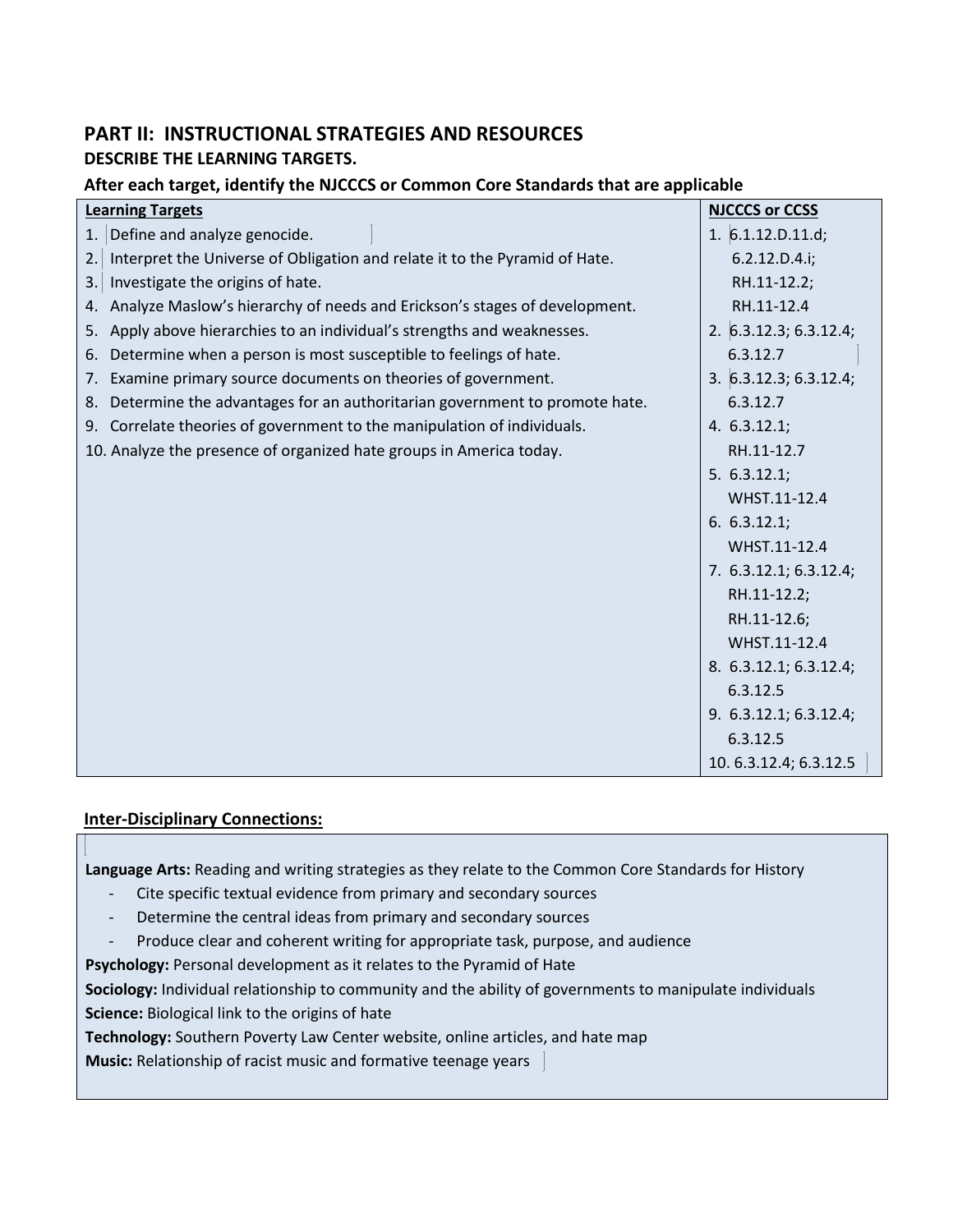### **Students will engage with the following text:**

- "Man is Rational? John Locke
- "Man is a Product of his Environment" B.F.Skinner
- "The Prince" Machiavelli
- "Man is Evil and Warlike" Thomas Hobbs
- "The Banality of Heroism" Philip Zimmbardo
- "Origins of Hatred" Katherine Harmon
- Current event articles about human rights
- Excerpts from *Less than Human: Why We Demean, Enslave, And Exterminate Others* David Livingstone Smith

#### **Students will write:**

- **Cornell Notes from readings and oral lectures**
- **Daily Reflective Journal**
- **Formal Essays**
	- Compare and contrast the views of Hobbes, Locke, and Machiavelli.
	- Apply the concepts of the Pyramid of Hate to the theories of personal development.
	- Analyze text for behavioral patterns.
- **Editorials** 
	- Nature of Hate Groups
	- Opinion piece on a current event hate crime
- **Annotation of text for reading comprehension and deeper understanding**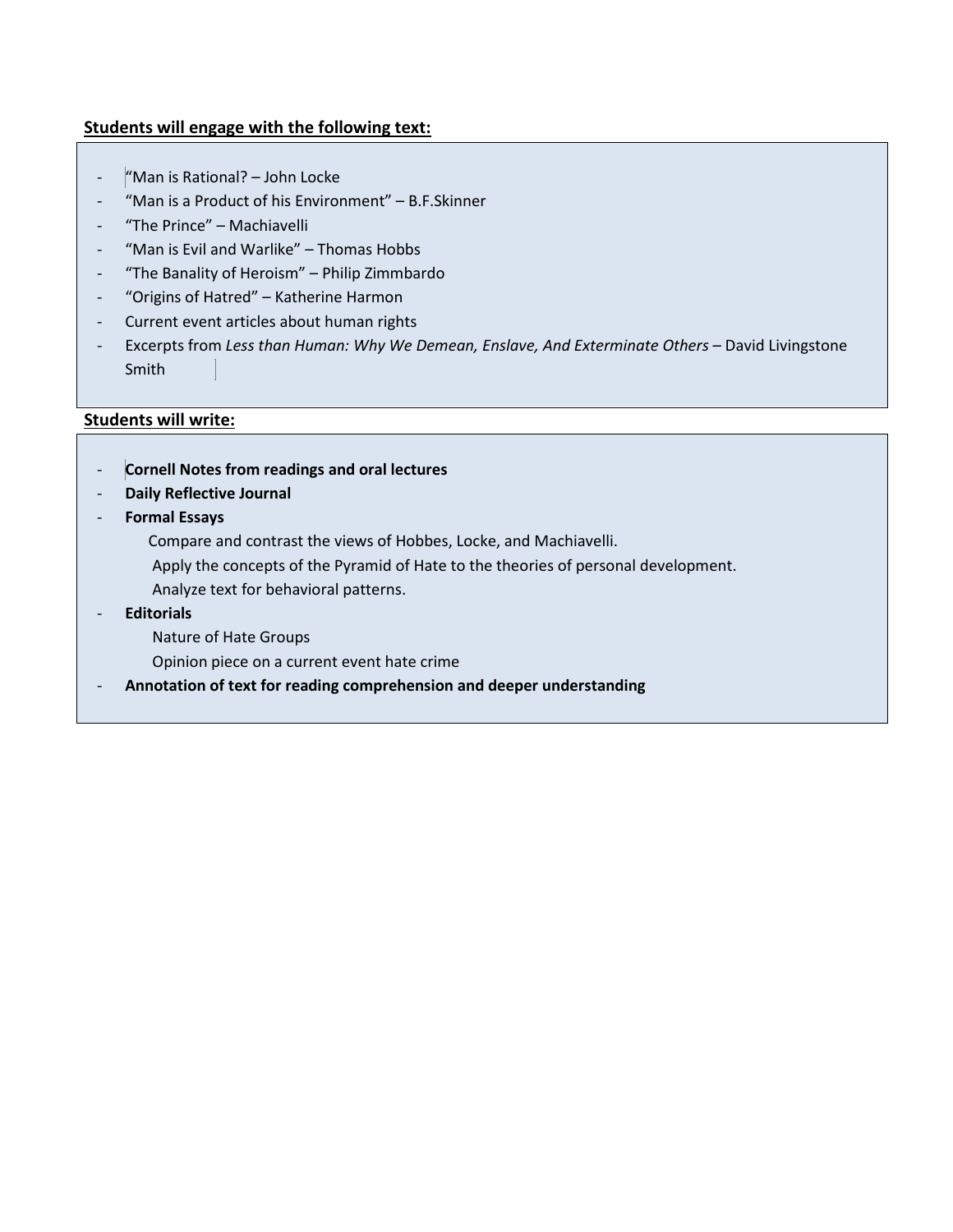### **PART III: TRANSFER OF KNOWLEDGE AND SKILLS**

#### **DESCRIBE THE LEARNING EXPERIENCE.**

**How will students uncover content and build skills.** 

**Direct Class Lecture: all units should include lecture to prepare students for college atmosphere Cornell Notes: lectures and readings Socratic Seminar** - Is man naturally good or evil? **Analysis of primary sources:** - "Man is Rational? – John Locke "Man is a Product of his Environment" – B.F.Skinner - "The Prince" – Machiavelli "Man is Evil and Warlike" – Thomas Hobbs **Secondary Sources:** - "The Banality of Heroism" – Philip Zimmbardo Newspaper and magazine articles **Small group cooperative learning:** - Pair-share Cornell Notes - Projects - Jigsaw activities - Group investigation of primary sources **Movie Presentation: Suggested Movies:**  Life is Beautiful (Importance of family to self-identity) **Suggested Activities:**  Character analysis

- Discussion questions

#### **Essays/Writing:**

- Journal responses to various sources (movie clips, art, readings, photographs, music, etc.)

**Projects:**

- Identity chart Students will analyze how they see themselves and compare that with how they think other people see them.
- **Vocabulary:** define and create sentences with context clues to demonstrate understanding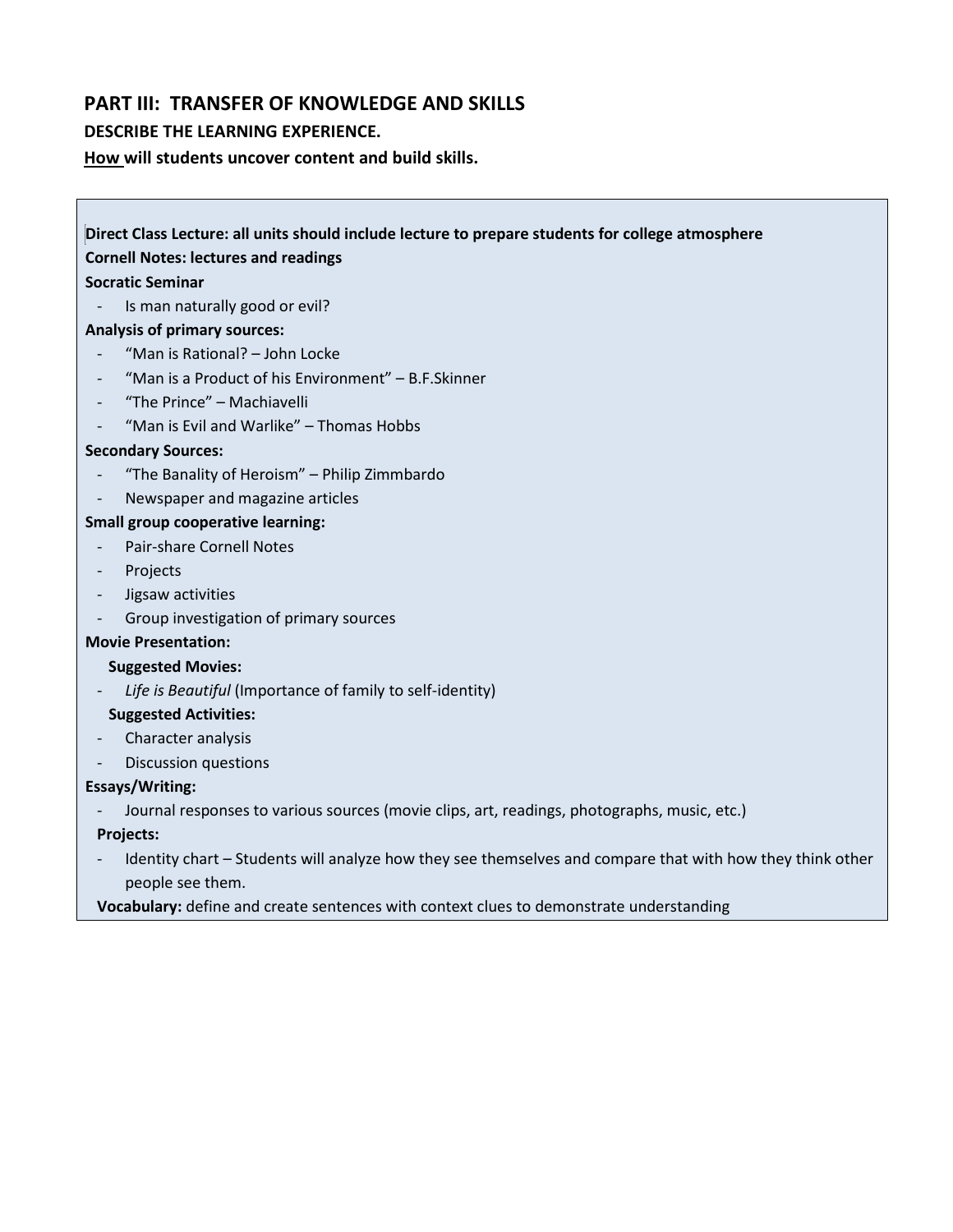# **PART IV: EVIDENCE OF LEARNING IDENTIFY THE METHODS BY WHICH STUDENTS WILL DEMONSTRATE THEIR UNDERSTANDING OF CONTENT AND THEIR ABILITY TO APPLY SKILLS. IDENTIFY BLOOM'S LEVELS.**



#### **Formative Assessments:**

**Homework:** Cornell Notes from assigned readings, Vocabulary **Quizzes:** Vocabulary, Behavioral Terms, Theories of Government, Movie Analysis **Writing Assignments:** Journals, Formal Test Essay, Exit Tickets **Cornell Notes:** reading assignments or primary and secondary sources **Participation in discussions, debates, and Socratic Seminars**

### **Accommodations/Modifications:**

Repeat/ Directions Ongoing feedback Adapted worksheets Extended Time Pair student with a stronger learner Close proximity to the teacher Help to keep student organized Study Guides

#### **Summative Assessments:**

 **Unit test on Human Nature and Behavior** 

### **Accommodations/Modifications:**

Repeat Directions Extended Time Close proximity to the teacher Help to keep student organized Study Guides

#### **Performance Assessments:**

**Identity Chart**- Create a poster that interprets ones identity as viewed by the individual and society as a whole.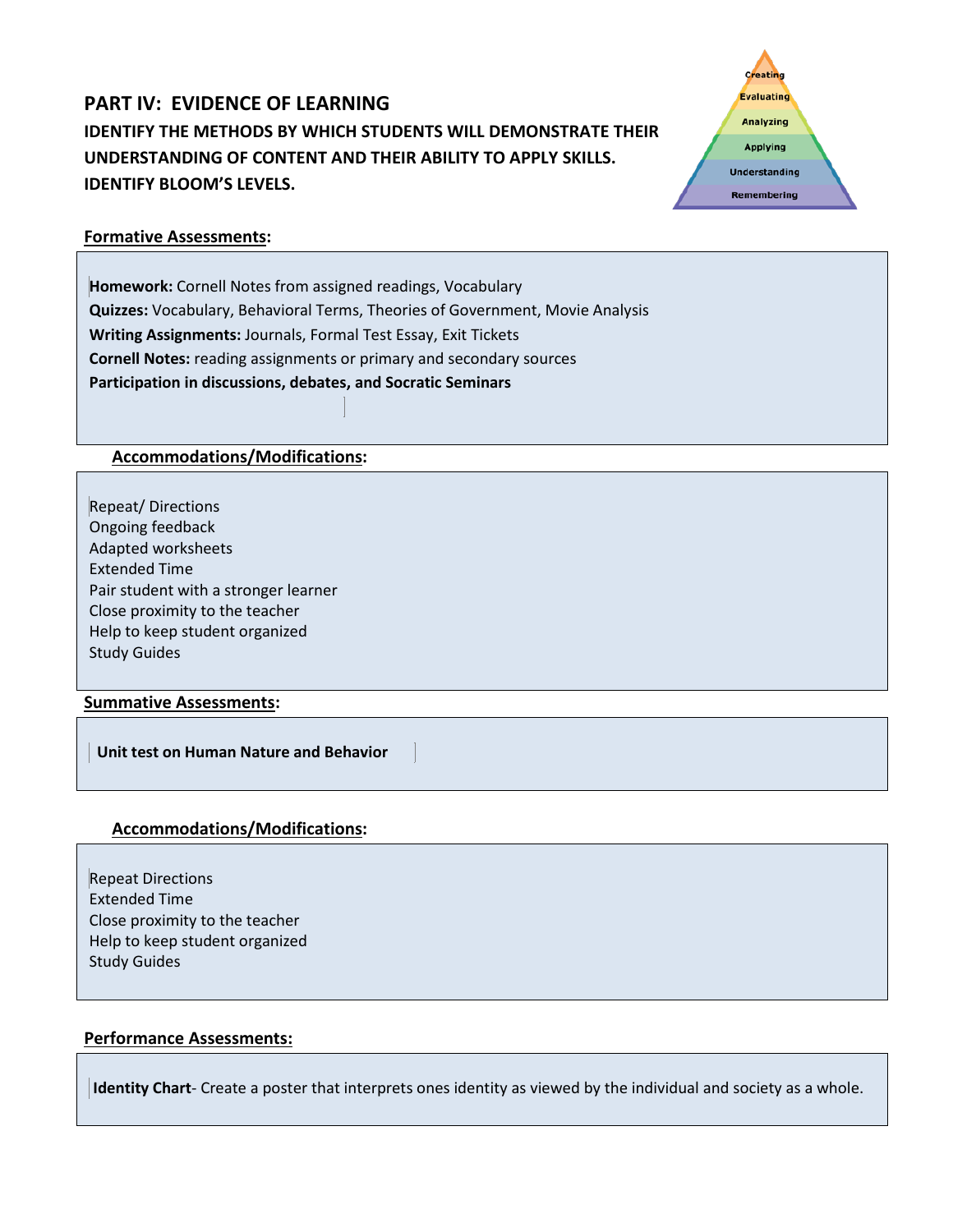# **Accommodations/Modifications:**

Repeat/ Directions Ongoing feedback Extended Time Pair student with a stronger learner Close proximity to the teacher Help to keep student organized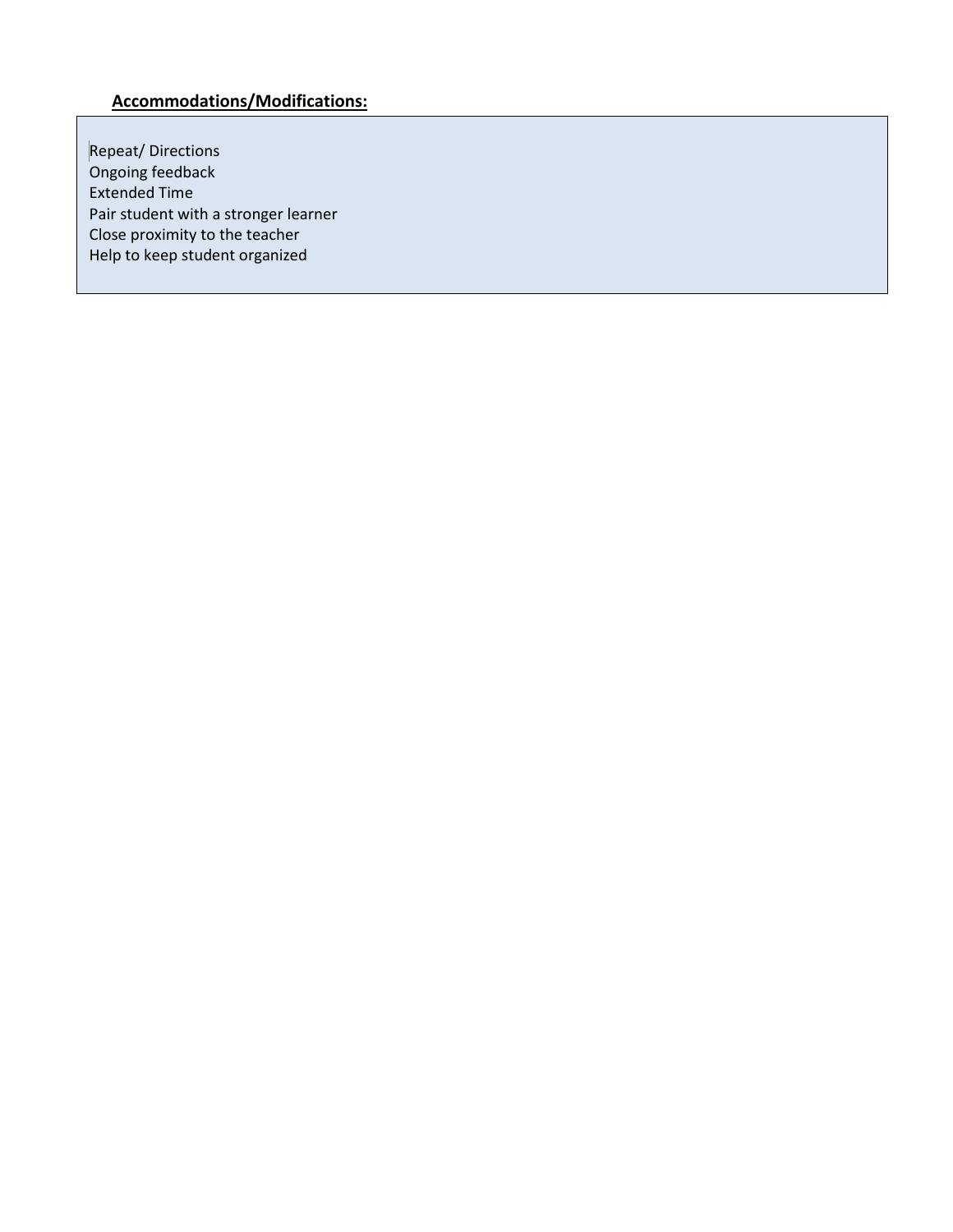# Black Horse Pike Regional School District Curriculum Template

ENGAGING STUDENTS . FOSTERING ACHIEVEMENT . CULTIVATING 21<sup>ST</sup> CENTURY GLOBAL SKILLS

# **Course Name: Holocaust and Genocides**

# **Course Number:**

### **PART I: UNIT RATIONALE**

# **WHY ARE STUDENTS LEARNING THIS CONTENT AND THESE SKILLS?**

| <b>Course/Unit Title:</b>          | <b>Unit Summary:</b>                                                                                                                   |
|------------------------------------|----------------------------------------------------------------------------------------------------------------------------------------|
| <b>Holocaust and Genocides:</b>    | Most people view the Holocaust as an isolated incident committed by a                                                                  |
| Unit 2: Identification of "the     | distinct group of people. The purpose of this unit is to expand our understanding                                                      |
| other" - Stereotypes.              | that the potential to commit a genocide exists within any population, even our                                                         |
| <b>Grade Level(s):</b>             | own.                                                                                                                                   |
| $11^{th}$ & $12^{th}$              | By an in-depth study of early American history, touching upon treatment                                                                |
|                                    | of both American Indians and African Americans, insight can be gained that<br>accusations of genocide can be laid at our own doorstep. |
|                                    |                                                                                                                                        |
|                                    |                                                                                                                                        |
|                                    |                                                                                                                                        |
| <b>Essential Question(s):</b>      | <b>Enduring Understanding(s):</b>                                                                                                      |
| What is the role of<br>1.          | 1. Understanding the past allows an individual to construct meaning for the                                                            |
| government?                        | present.                                                                                                                               |
| 2. What is the role of the         | 2. Themes in history are universal and, generally, transcend culture and                                                               |
| individual?                        | literature.                                                                                                                            |
| 3. What is the nature of           | 3. One's understanding of his/her own culture is expanded by exposure to                                                               |
| man/woman?                         | various cultural experiences                                                                                                           |
| 4. What is power?                  | 4. Understanding the past is crucial to living responsibly in the present and                                                          |
| How can the abuse of<br>5.         | planning for the future.                                                                                                               |
| power be avoided?                  | 5. Stereotyping                                                                                                                        |
| 6. Who should govern?              | - Exploring stereotypes exposes the underlining racism and hatred in our                                                               |
| Is conflict between cultures<br>7. | culture.                                                                                                                               |
| inevitable?                        | 6. American Indians                                                                                                                    |
| 8. How do competing                | - The early English settlers attempted remove American Indians from the land                                                           |
| interests influence power?         | by violence.                                                                                                                           |
| 9. Can one individual make a       | - Later American attempts to gain control of the land were achieved by                                                                 |
| difference?                        | removal to reservations either outside of the present borders of the United                                                            |
| 10. Is breaking the law ever       | States or later, to tracks of land that were not considered desirable by                                                               |
| justifiable?                       | whites.                                                                                                                                |
| 11. How can I make a positive      | 7. Slavery                                                                                                                             |
| difference in the world?           | - The process by which a nation could create a constitution by which "all men                                                          |
|                                    | are created equal" and still maintain a system of slavery was predicated                                                               |
|                                    | upon the same value system that eliminated the American Indians.                                                                       |
|                                    |                                                                                                                                        |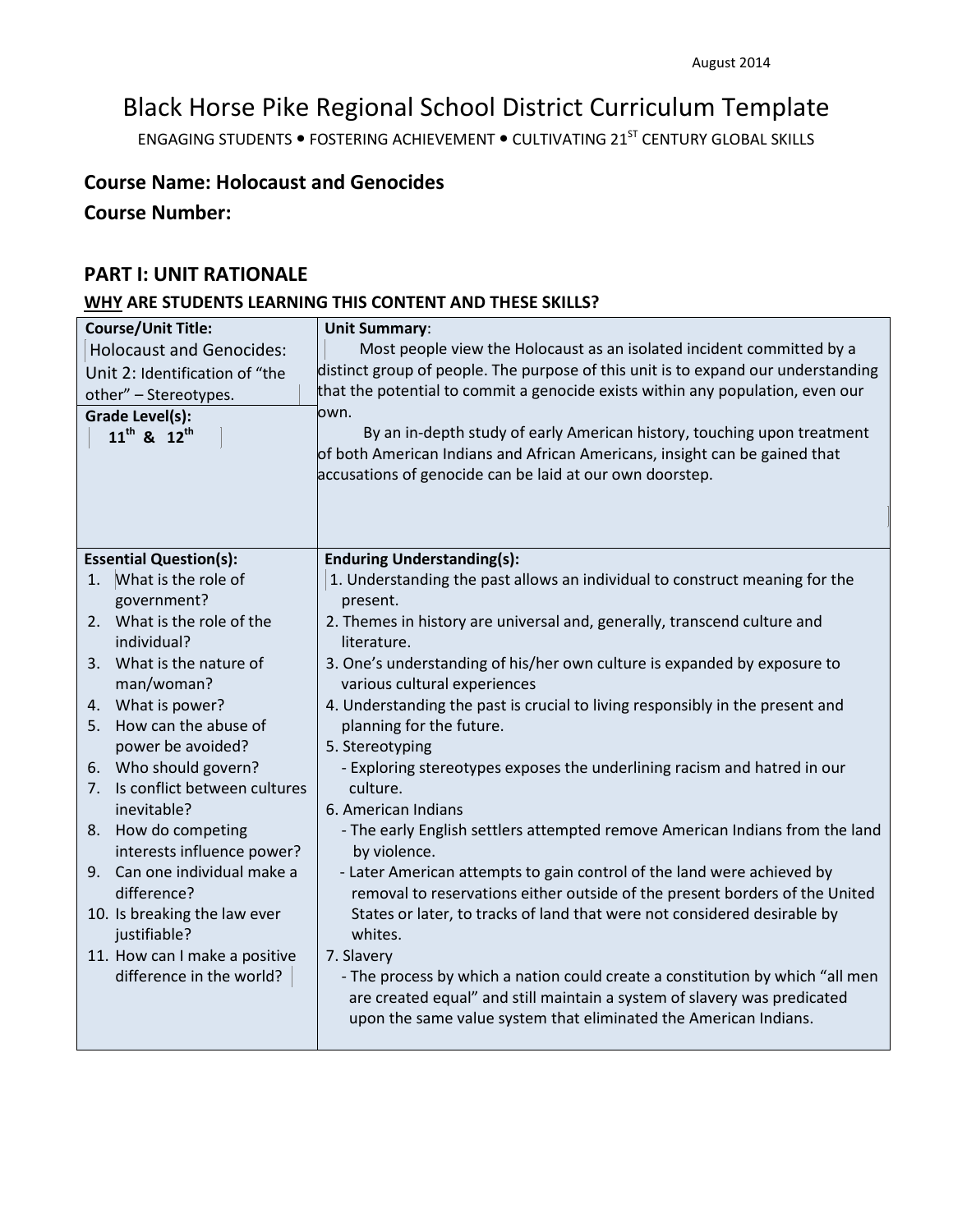## **PART II: INSTRUCTIONAL STRATEGIES AND RESOURCES DESCRIBE THE LEARNING TARGETS.**

### **After each target, identify the NJCCCS or Common Core Standards that are applicable**

| <b>Learning Targets</b>                                                              | <b>NJCCCS or CCSS</b>    |
|--------------------------------------------------------------------------------------|--------------------------|
| 1. Identify stereotypes within media.                                                | 1. $6.3.12.2; 6.3.12.4;$ |
| 2. Compare and evaluate the intentions of England and Spain towards the Native       | RH.11-12.1               |
| American population.                                                                 | 2. $6.1.12.D.1.a;$       |
| 3. Trace the changing development of European attitudes and actions towards Native   | 6.1.12.D.3.a             |
| Americans.                                                                           | 3. $6.1.12.D.1.a;$       |
| 4. Analyze how Thomas Jefferson's "all men are created equal" can coexist with the   | 6.1.12.D.3.a             |
| reality of slavery.                                                                  | RH.11-12.3               |
| 5. Judge the fairness of government treaties, policies, and actions that resulted in | 4. 6.1.12.D.2.b          |
| Native American migration and removal.                                               | 5. 6.1.12.A.3.e          |
| 6. Determine how expansion manifest destiny created hardships for Native Americans.  | 6. 6.1.12.D.3.c          |
| 7. Relate the lingering effects of colonialism in Latin America to building stable   | 7. 6.2.12.D.5.a          |
| economies and national identities today.                                             | 8. 6.1.12.D.1.a;         |
| 8. Analyze whether or not genocide did occur in the United States.                   | 6.1.12.D.3.a             |
| 9. Evaluate the long-term consequences on the Native American community.             | 6.3.12.1                 |
|                                                                                      | RH.11-12.2               |
|                                                                                      | WHST.11-12.1.A-E         |
|                                                                                      | 9. 6.1.12.D.13.c;        |
|                                                                                      | 6.2.12.D.4.i;            |
|                                                                                      | 6.1.12.1;                |
|                                                                                      | 6.1.12.2                 |
|                                                                                      | RH.11-12.2               |
|                                                                                      | WHST.11-12.4             |
|                                                                                      |                          |

#### **Inter-Disciplinary Connections:**

**Language Arts:** Reading and writing strategies as they relate to the Common Core Standards for History

- Cite specific textual evidence from primary and secondary sources
- Determine the central ideas from primary and secondary sources
- Produce clear and coherent writing for appropriate task, purpose, and audience

**Psychology:** Personal development as it is impacted by stereotyping and discrimination

**Sociology:** Personal identification with ones own community and the identification of "other" communities

**Art:** Media analysis for stereotypes and impact on the individual

**Music:** Expression of community identity and values

**Technology:** Internet research to find stereotypes within modern media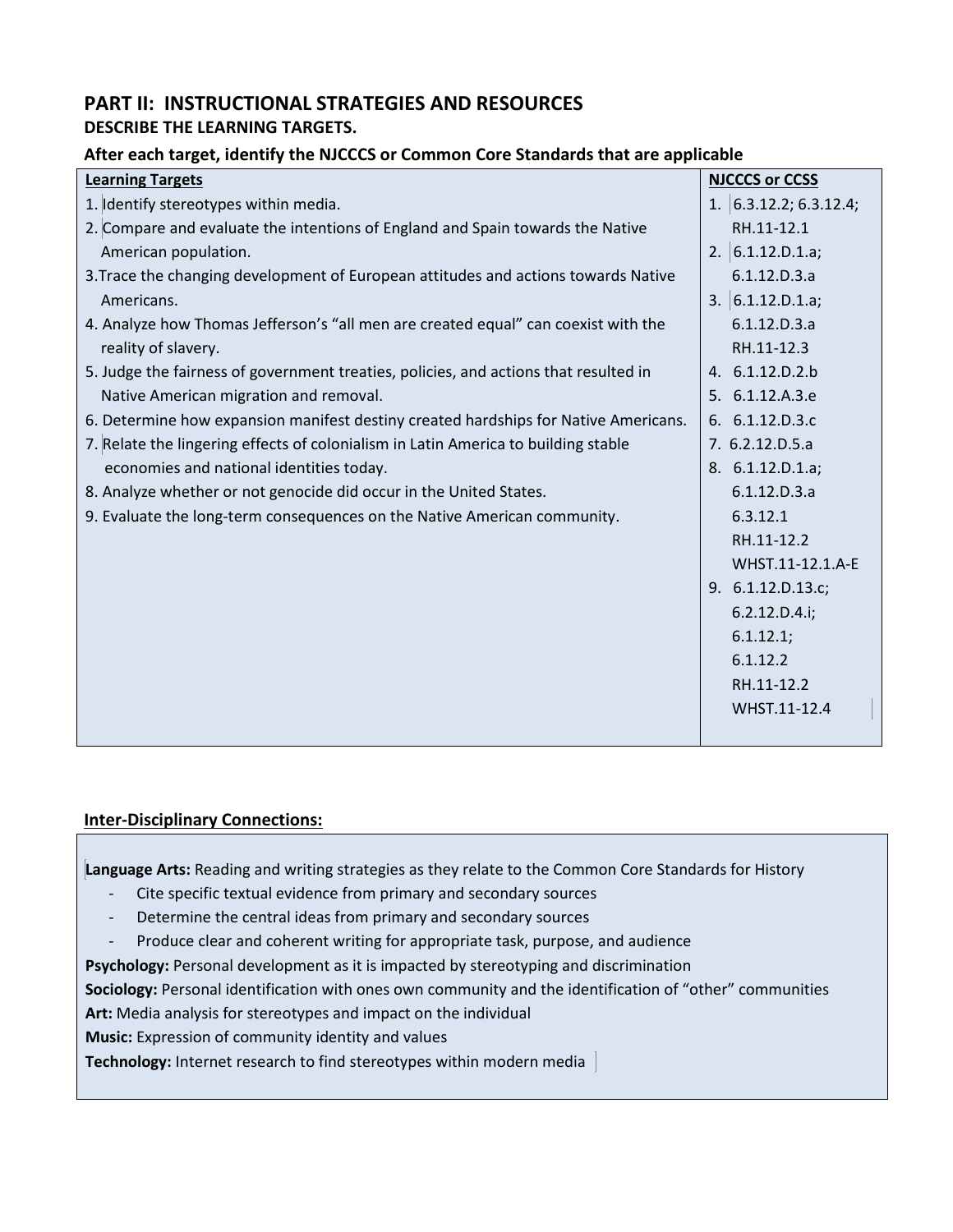### **Students will engage with the following text:**

- *The Lone Ranger and Tonto Fist Fight in Heaven* Sherman Alexie (contemporary American struggles)
- Jamestown Legislation of 1623
- Thomas West De la Warr's Declaration to Powhatan
- Excerpt from Howard Zinn's *The People's History; Massacre at Wounded Knee*
- *Bury My Heart at Wounded Knee* Dee Brown
- Washington Post Article**:** *The Origin of "Redskin*" Guy Gugliotta
- United Nations definition of genocide
- Excerpts from Less than Human: Why We Demean, Enslave, And Exterminate Others David Livingstone Smith

### **Students will write:**

- **Cornell Notes from readings and oral lectures**
- **Daily Reflective Journal**
- **Formal Essays**
	- Compare and contrast the Spanish versus the English approach to colonization in the New World. Analyze Thomas Jefferson's attitude towards slavery.
	- Evaluate the impact stereotyping has on individual development.
- **Editorials** 
	- American policy towards Native Americans such as Indian removal/Trail of Tears
	- Opinion piece on a current event dealing with stereotypes, racism, or Native Americans
- **Annotation of text for reading comprehension and deeper understanding**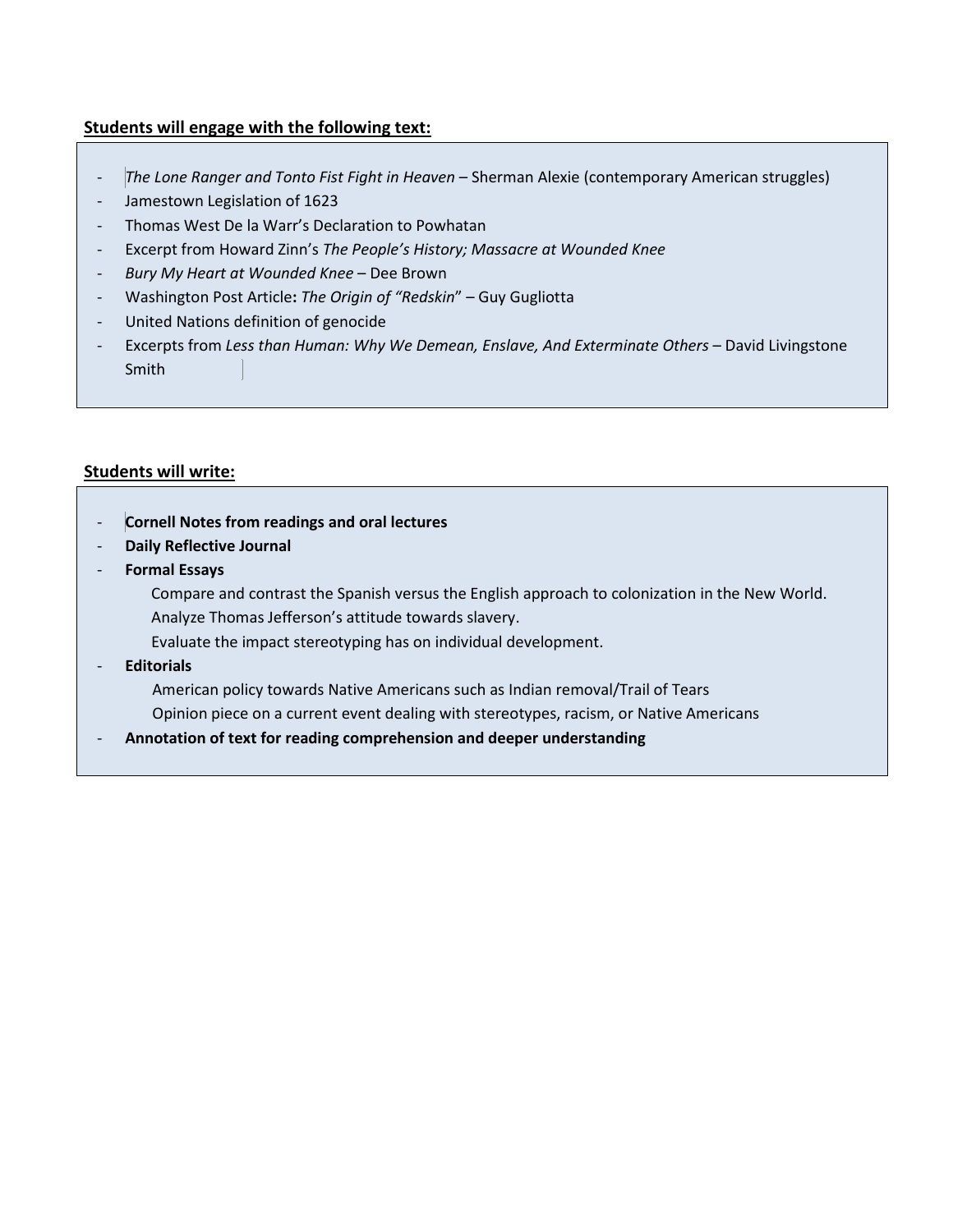## **PART III: TRANSFER OF KNOWLEDGE AND SKILLS**

#### **DESCRIBE THE LEARNING EXPERIENCE.**

**How will students uncover content and build skills.** 

# **Direct Class Lecture: all units should include lecture to prepare students for college atmosphere Cornell Notes: lectures and readings Socratic Seminar** Trail of Tears: Inevitable or not? **Analysis of primary sources:** Jamestown Legislation of 1623 - United Nations Definition of genocide Thomas West De la Warr's Declaration to Powhatan **Secondary Sources:** - *The Lone Ranger and Tonto Fist Fight in Heaven* – Sherman Alexie - *The People's History; Massacre at Wounded Knee* – Howard Zinn - *Bury my Heart at Wounded Knee –* Dee Brown - *Origin of "Redskin"* – Guy Gugliotta Excerpts from Less than Human: Why We Demean, Enslave, And Exterminate Others - David Livingstone Smith - Newspaper and magazine articles **Small group cooperative learning:** Pair-share Cornell Notes - Projects Jigsaw activities - Group investigation of primary sources **Movie/Film Clip Presentation: Suggested Movies/Film Clips:**  - *"We have been Disappeared"* – Joy Harjo speech

- <sup>-</sup> *The Mission* (20<sup>th</sup> century concerns about the Guarni Indians in South America)
- *Ten Days that Changed America: Massacre at Mystic* (Pequot Genocide)
- *We Shall Remain: Trail of Tears* (Five civilized tribes genocide)
- *Smoke Signals (*Contemporary movie written, directed, produced by American Indians)
- *The Lone Ranger: "The Renegades"* (Native American stereotyping)

#### **Suggested Activities:**

- Character analysis
- Discussion questions

#### **Essays/Writing:**

Journal responses to various sources (movie clips, art, readings, photographs, music, ect.)

**Projects:**

- Stereotypes in Media – Students will locate a modern piece of media and evaluate the stereotype(s) found within the media and present their finding to the class.

**Vocabulary:** define and create sentences with context clues to demonstrate understanding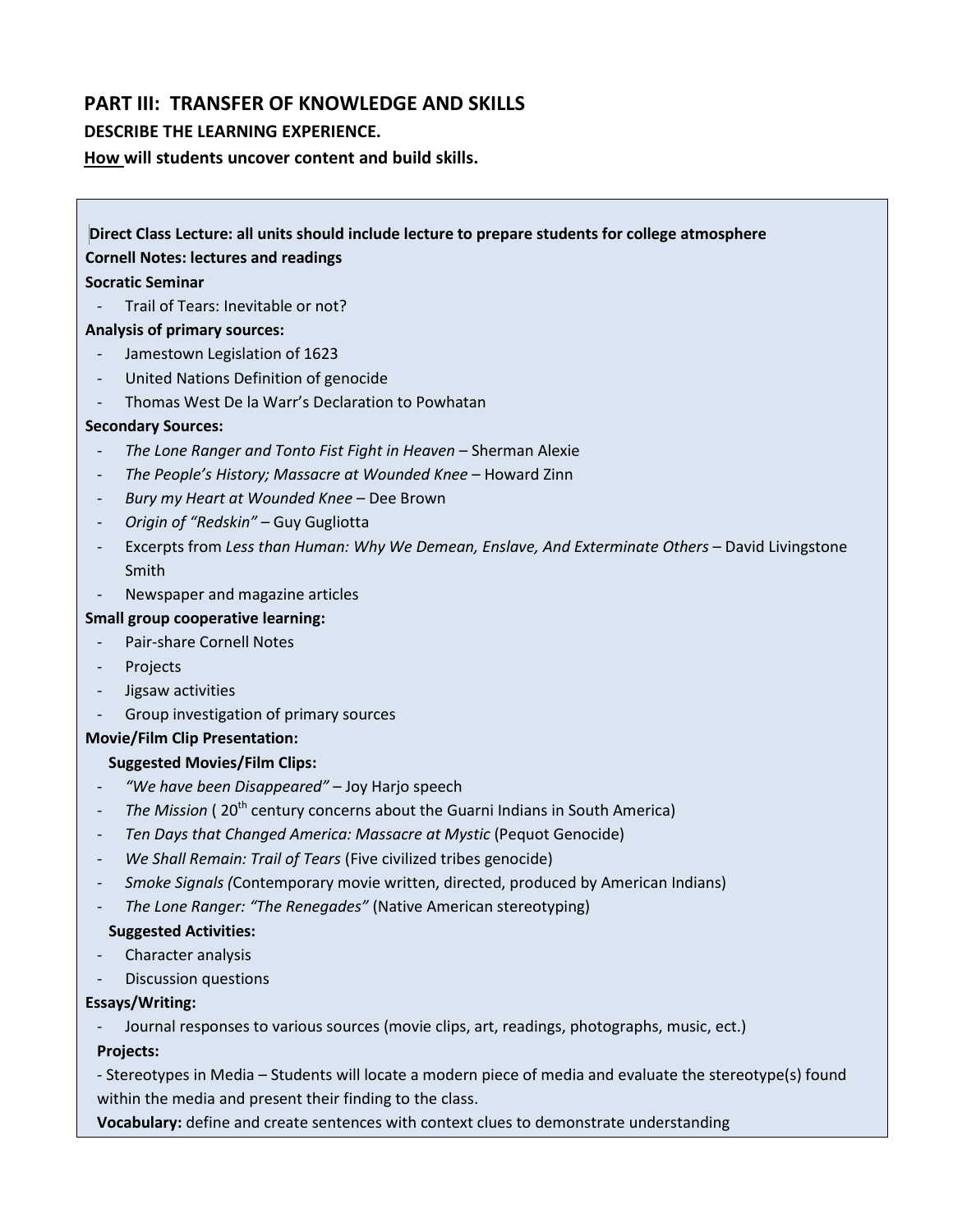# **PART IV: EVIDENCE OF LEARNING IDENTIFY THE METHODS BY WHICH STUDENTS WILL DEMONSTRATE THEIR UNDERSTANDING OF CONTENT AND THEIR ABILITY TO APPLY SKILLS. IDENTIFY BLOOM'S LEVELS.**



### **Formative Assessments:**

**Homework:** Cornell Note from assigned readings, Vocabulary **Quizzes:** Vocabulary, Movie Analysis **Writing Assignments:** Journals, Formal Test Essay, Exit Tickets **Cornell Notes:** reading assignments or primary and secondary sources **Participation in discussions, debates, and Socratic Seminars**

### **Accommodations/Modifications:**

Repeat/ Directions Ongoing feedback Adapted worksheets Extended Time Pair student with a stronger learner Close proximity to the teacher Help to keep student organized Study Guides

#### **Summative Assessments:**

 **Unit test on Identification of "the other" - Stereotypes** 

#### **Accommodations/Modifications:**

Repeat Directions Extended Time Close proximity to the teacher Help to keep student organized Study Guides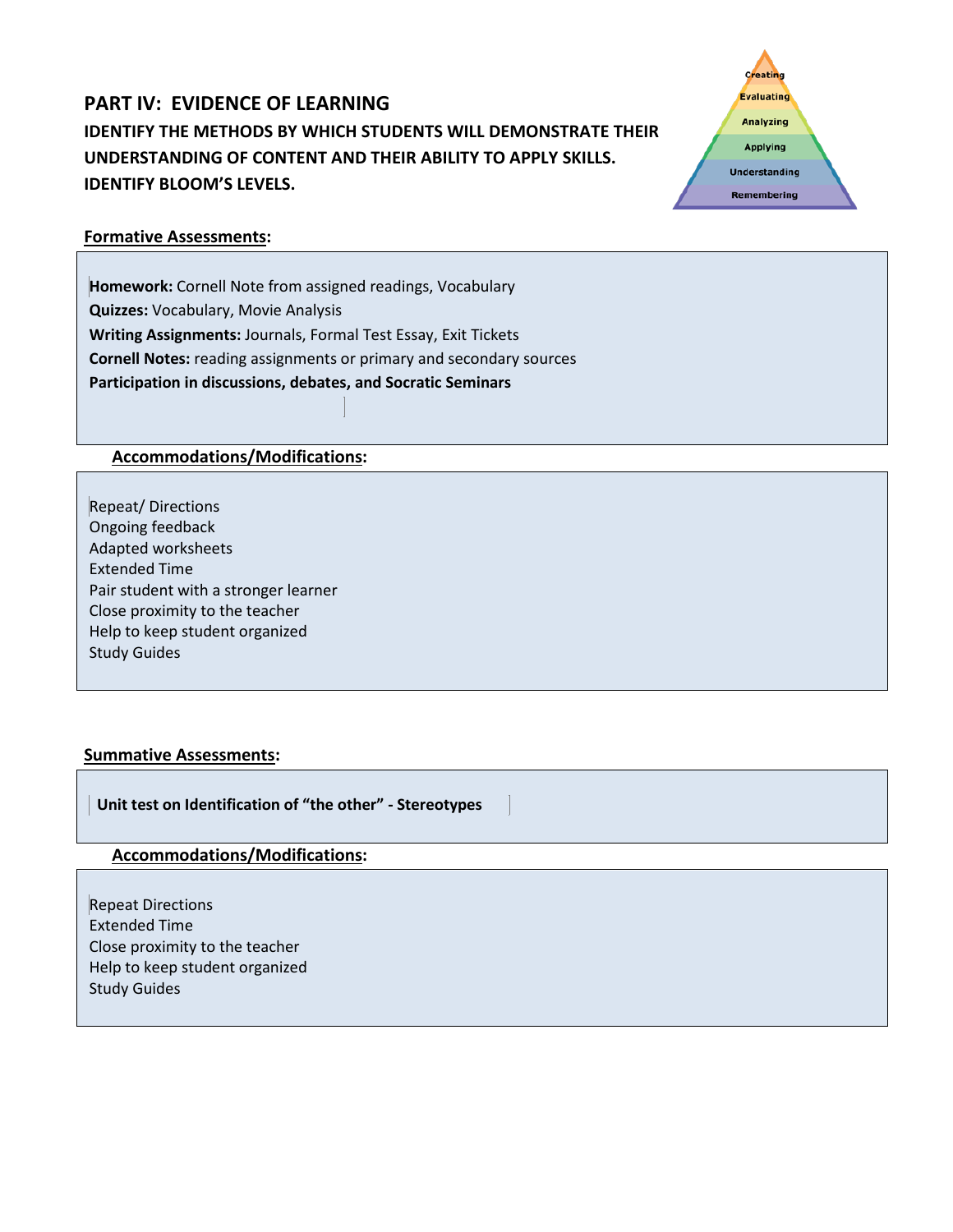#### **Performance Assessments:**

**Stereotypes in Media** – Students will locate a modern piece of media and evaluate the stereotype(s) found within the media and present their finding to the class.

# **Accommodations/Modifications:**

Repeat/ Directions Ongoing feedback Extended Time Pair student with a stronger learner Close proximity to the teacher Help to keep student organized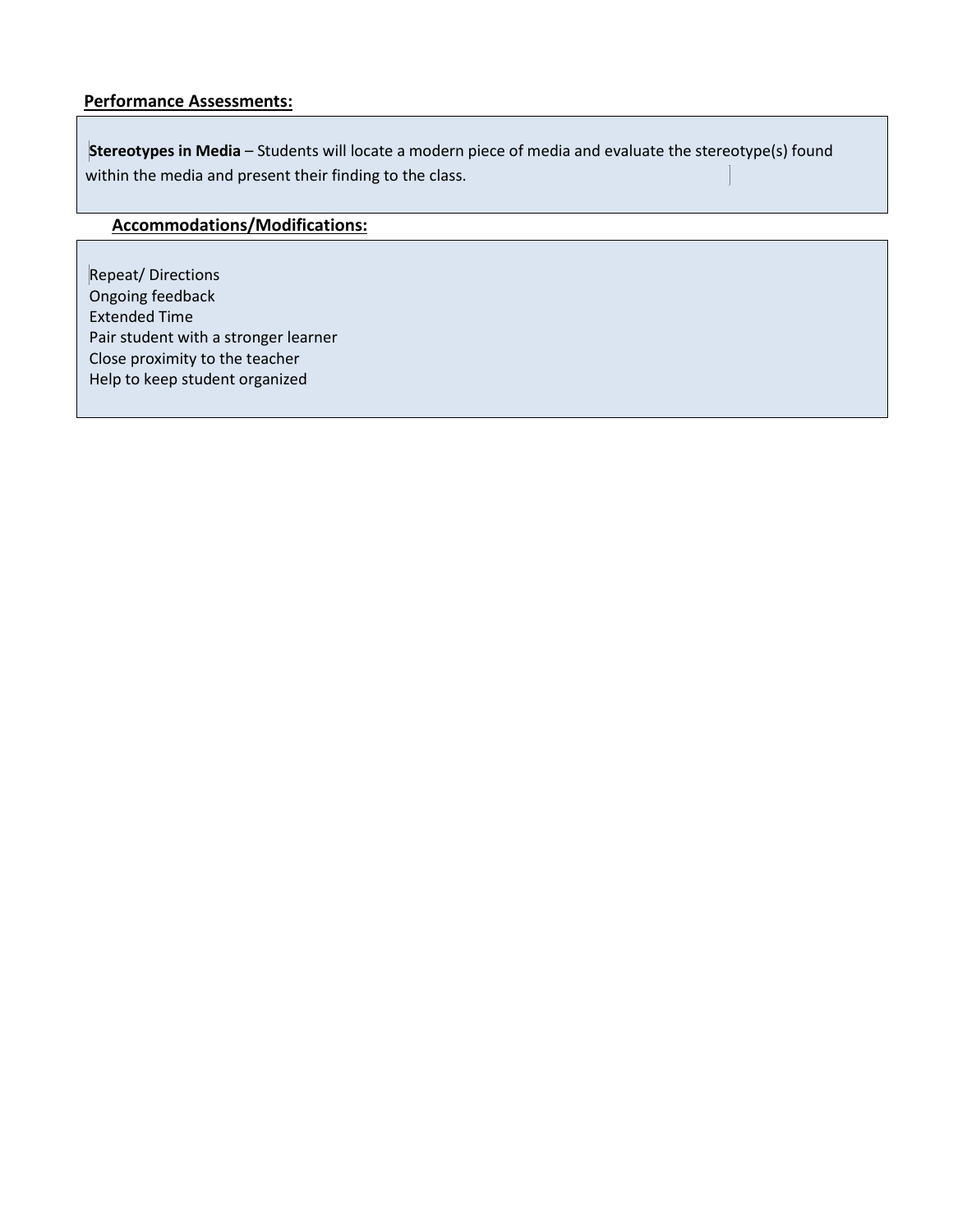# Black Horse Pike Regional School District Curriculum Template

ENGAGING STUDENTS . FOSTERING ACHIEVEMENT . CULTIVATING 21<sup>ST</sup> CENTURY GLOBAL SKILLS

# **Course Name: Holocaust and Genocides**

**Course Number:**

### **PART I: UNIT RATIONALE**

# **WHY ARE STUDENTS LEARNING THIS CONTENT AND THESE SKILLS?**

| <b>Course/Unit Title:</b>                         | <b>Unit Summary:</b>                                                                                                                    |
|---------------------------------------------------|-----------------------------------------------------------------------------------------------------------------------------------------|
| <b>Holocaust and Genocides:</b>                   | As leaders of mass groups of people, governments need to find tools and                                                                 |
| Unit 3: Process of                                | methods by which to spread their message and have it widely followed. In terms                                                          |
| Dehumanization-                                   | of genocide, a necessity becomes defining who your people are, who your                                                                 |
| Discrimination and Violence.                      | enemy is, and how to identify the "other".                                                                                              |
|                                                   | Once you and the other are clearly identified, it becomes necessary not                                                                 |
| <b>Grade Level(s):</b>                            | only to reinforce the positive aspects of your own community but to create                                                              |
| $11^{th}$ & $12^{th}$                             | negative associations with the outside community. These negative associations                                                           |
|                                                   | will reinforce hate and dehumanization. These negative associations will then<br>justify the next steps of discrimination and violence. |
|                                                   |                                                                                                                                         |
|                                                   |                                                                                                                                         |
|                                                   |                                                                                                                                         |
| <b>Essential Question(s):</b>                     | <b>Enduring Understanding(s):</b>                                                                                                       |
| What is the role of<br>1.                         | 1. Understanding the past allows an individual to construct meaning for the                                                             |
| government?                                       | present.                                                                                                                                |
| What is the role of the<br>2.                     | 2. Themes in history are universal and, generally, transcend culture and                                                                |
| individual?                                       | literature.                                                                                                                             |
| What is the nature of<br>3.                       | 3. One's understanding of his/her own culture is expanded by exposure to                                                                |
| man/woman?                                        | various cultural experiences.                                                                                                           |
| 4. What is power?                                 | 4. Understanding the past is crucial to living responsibly in the present and                                                           |
| How can the abuse of<br>5.                        | planning for the future.                                                                                                                |
| power be avoided?                                 | 5. History of Modern European Judaism and the Reasons Behind Anti-Semitism                                                              |
| 6. Who should govern?                             | - By the early 20 <sup>th</sup> century, Jews, who had originated in the Middle East now                                                |
| Is conflict between cultures<br>7.<br>inevitable? | lived in communities throughout all of Europe and elsewhere, while                                                                      |
| How do competing                                  | incurring various degrees of anti-Semitism.<br>6. Rise of Hitler and the Nazi Party                                                     |
| 8.<br>interests influence power?                  | - The political and economic chaos of the Weimar Republic was the perfect                                                               |
| Can one individual make a<br>9.                   | opportunity through which Adolph Hitler and his theories of lebensraum                                                                  |
| difference?                                       | and race hate were able to gain power and flourish.                                                                                     |
| 10. Is breaking the law ever                      | 7. New Scientific Thought in the Early 20 <sup>th</sup> Century                                                                         |
| justifiable?                                      | - The new scientific explosion of the late 19 <sup>th</sup> and early 20 <sup>th</sup> centuries that                                   |
| 11. How can I make a positive                     | began with Charles Darwin, opened up brand new schools of thought on                                                                    |
| difference in the world?                          | human engineering and the development of racial superiority.                                                                            |
|                                                   | 8. Propaganda Techniques                                                                                                                |
|                                                   | - These new theories of scientific thought provided the basis for which men                                                             |
|                                                   | of government found the means to manipulate human thought and action.                                                                   |
|                                                   |                                                                                                                                         |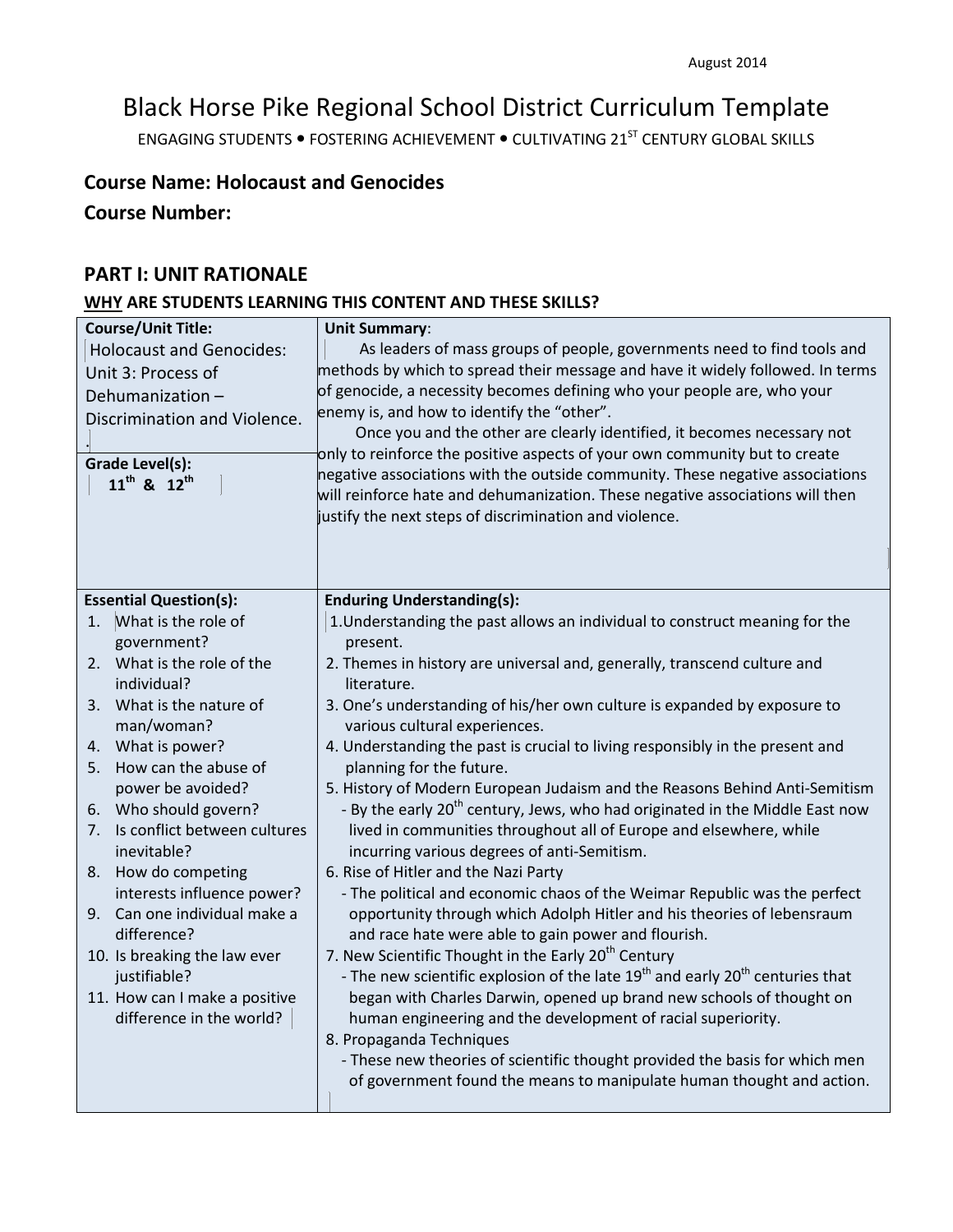# **PART II: INSTRUCTIONAL STRATEGIES AND RESOURCES**

# **DESCRIBE THE LEARNING TARGETS.**

# **After each target, identify the NJCCCS or Common Core Standards that are applicable**

| <b>Learning Targets</b>                                                                            | <b>NJCCCS or CCSS</b>    |
|----------------------------------------------------------------------------------------------------|--------------------------|
| 1. Investigate the universality of ethnocentrism.                                                  | 1. $6.12.3.1; 6.12.3.4;$ |
| 2. Trace the development of European Jewry.                                                        | RH11-12.1;               |
| 3. Determine the roots of anti-Semitism.                                                           | WHST.11-12.4             |
| 4. Analyze the history of Germany and the instability of the Weimar Republic.                      | 2. $6.2.12.B.1.a;$       |
| 5. Explain the historical background that allowed a window of opportunity for Adolph               | 6.3.12.1                 |
| Hitler.                                                                                            | RH.11-12.7               |
| 6. Examine Mein Kampf to determine the failures and future of Germany as perceived                 | 3.6.1.12.D.11.d          |
| by Adolph Hitler.                                                                                  | 4. 6.2.12.A.4.a;         |
| 7. Examine the new scientific thought of the 20 <sup>th</sup> century, which gave rise to concepts | 6.2.12.A.4.c;            |
| of human engineering and manipulation.                                                             | 6.2.12.C.4.a;            |
| 8. Apply the concept of lebensraum to the growth of anti-Semitic laws in Nazi                      | 6.2.12.C.4.c;            |
| Germany.                                                                                           | 6.2.12.D.4.d             |
| 9. Evaluate Nazi racial ideology.                                                                  | RH.11-12.7               |
| 10. Appraise propaganda for universal themes and messages.                                         | 5. $6.2.12.A.4.a;$       |
| 11. Determine how propaganda can be used to manipulate populations.                                | 6.2.12.A.4.c;            |
|                                                                                                    | 6.2.12.C.4.a;            |
|                                                                                                    | 6.2.12.C.4.c;            |
|                                                                                                    | 6.2.12.D.4.d             |
|                                                                                                    | RH.11-12.9               |
|                                                                                                    | 6. RH.11-12.2            |
|                                                                                                    | 7. 6.3.12.1; 6.3.12.4;   |
|                                                                                                    | RH.11-12.2               |
|                                                                                                    | 8. 6.2.12.A.4.c;         |
|                                                                                                    | 6.2.12.B.5.e             |
|                                                                                                    | RH.11-12.7               |
|                                                                                                    | WHST.11-12.4             |
|                                                                                                    | 9. 6.2.12.A.4.a;         |
|                                                                                                    | 6.3.12.1                 |
|                                                                                                    | RH.11-12.4               |
|                                                                                                    | WHST.11-12.              |
|                                                                                                    | 10.6.3.12.1;             |
|                                                                                                    | 6.3.12.4                 |
|                                                                                                    | RH.11-12.7               |
|                                                                                                    | WHST.11-12.6             |
|                                                                                                    | 11. 6.3.12.1; 6.3.12.2   |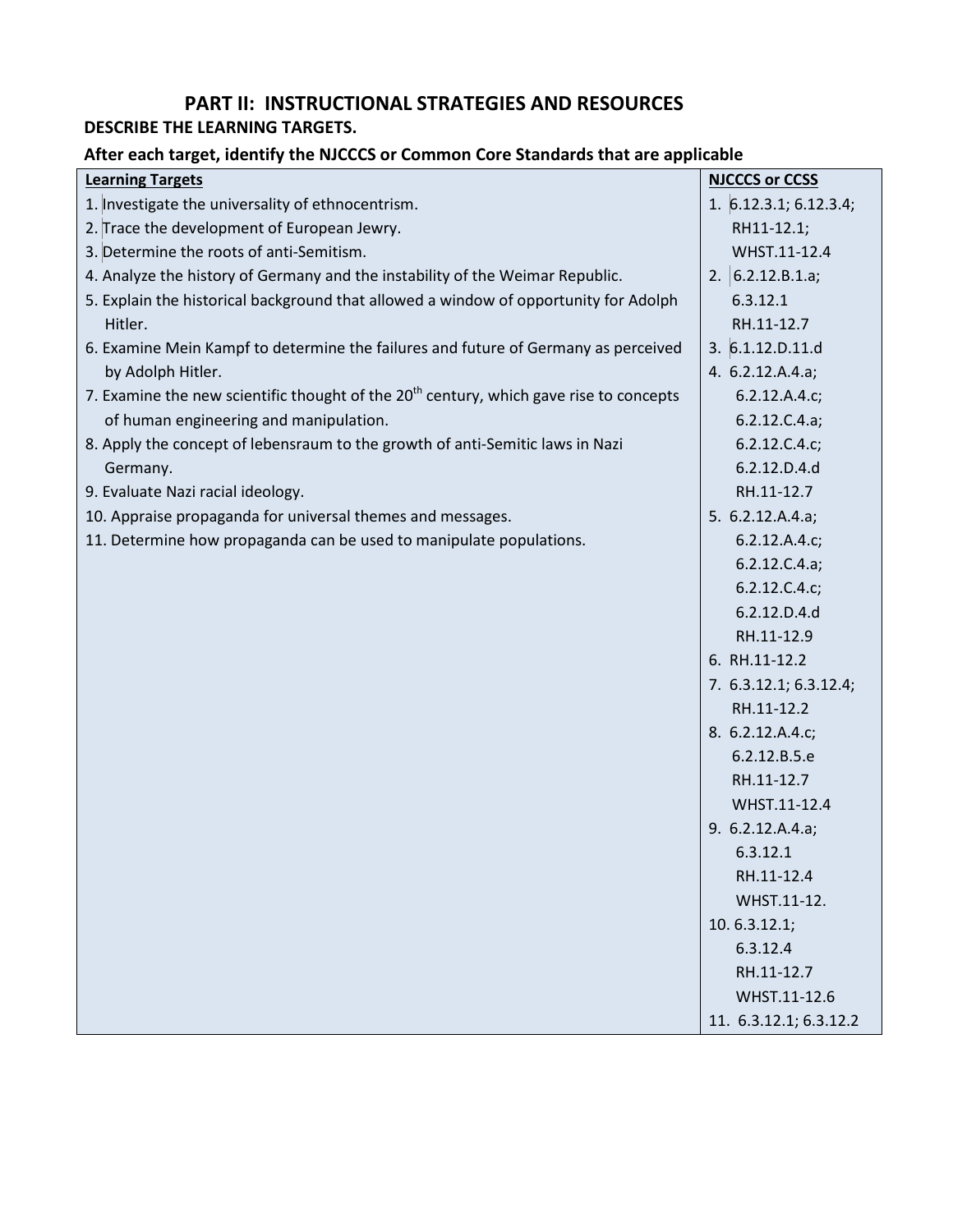### **Inter-Disciplinary Connections:**

**Language Arts:** Reading and writing strategies as they relate to the Common Core Standards for History

- Cite specific textual evidence from primary and secondary sources
- Determine the central ideas from primary and secondary sources
- Produce clear and coherent writing for appropriate task, purpose, and audience
- **Psychology:** Personal development as it is impacted by discrimination and violence

**Sociology:** Effects of discrimination on a targeted community

**Art:** Media analysis of propaganda for universal themes and messages

**Music:** Expression of community identity and values

**Technology:**

#### **Students will engage with the following text:**

- The History of Anti-Semitism informational text
- *Child of Hitler: Germany in the Days when God wore a Swastika* Alfons Heck
- Heydrich's Instructions on Kristallnacht
- *The Poisonous Mushroom*
- Nazi Propaganda
- Excerpts from the Diary of Dawid Sierakowiak
- *Maus I* Art Spiegelman
- Excerpts from *Less than Human: Why We Demean, Enslave, And Exterminate Others* David Livingstone Smith

### **Students will write:**

- **Cornell Notes from readings and oral lectures**
- **Daily Reflective Journal**
- **Formal Essays**
	- Explain how new scientific thought could be applied to government policy.
	- Analyze the key elements of a propaganda piece.
- **Editorials** 
	- Newspaper editorial on the events of Kristallnacht.
	- Opinion piece on a current event relating to propaganda.
- **Annotation of text for reading comprehension and deeper understanding**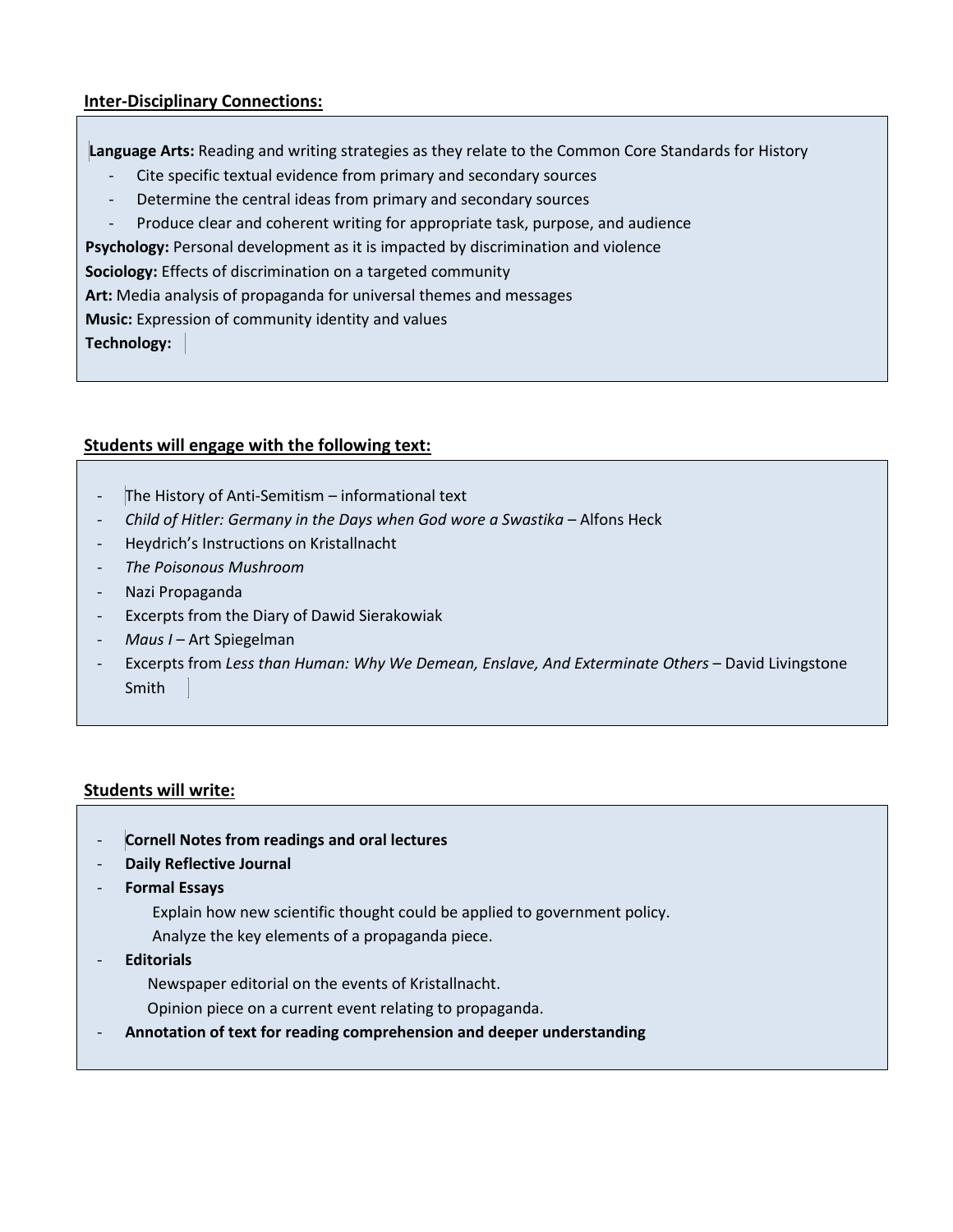## **PART III: TRANSFER OF KNOWLEDGE AND SKILLS**

#### **DESCRIBE THE LEARNING EXPERIENCE.**

**How will students uncover content and build skills.** 

# **Direct Class Lecture: all units should include lecture to prepare students for college atmosphere Cornell Notes: lectures and readings Socratic Seminar** Has the United States become an ethnocentric nation? **Analysis of primary sources:** - *Child of Hitler: Germany in the Days God Wore a Swastika* - Heydrich's instructions for Kristallnacht - *The Poisonous Mushroom* Nazi Propaganda - Excerpts from the Diary of Dawid Sierakowiak **Secondary Sources:** - History of Anti-Semitism – informational text Maus I – Art Spiegelman - Excerpts from *Less than Human: Why We Demean, Enslave, And Exterminate Others* – David Livingstone Smith **Small group cooperative learning:** - Pair-share Cornell Notes Projects

- Jigsaw activities
- Group investigation of primary sources
- **Movie Presentation:**

#### **Suggested Movies:**

- *The Great Dictator*
- *Caberet*
- *Echoes and Reflections Visual History Testimony*

#### **Suggested Activities:**

- Character analysis
- Discussion questions

#### **Essays/Writing:**

- Journal responses to various sources (movie clips, art, readings, photographs, music, ect.) **Projects:**
- Propaganda poster: Use propaganda techniques to create a anti-hate propaganda poster **Vocabulary:** define and create sentences with context clues to demonstrate understanding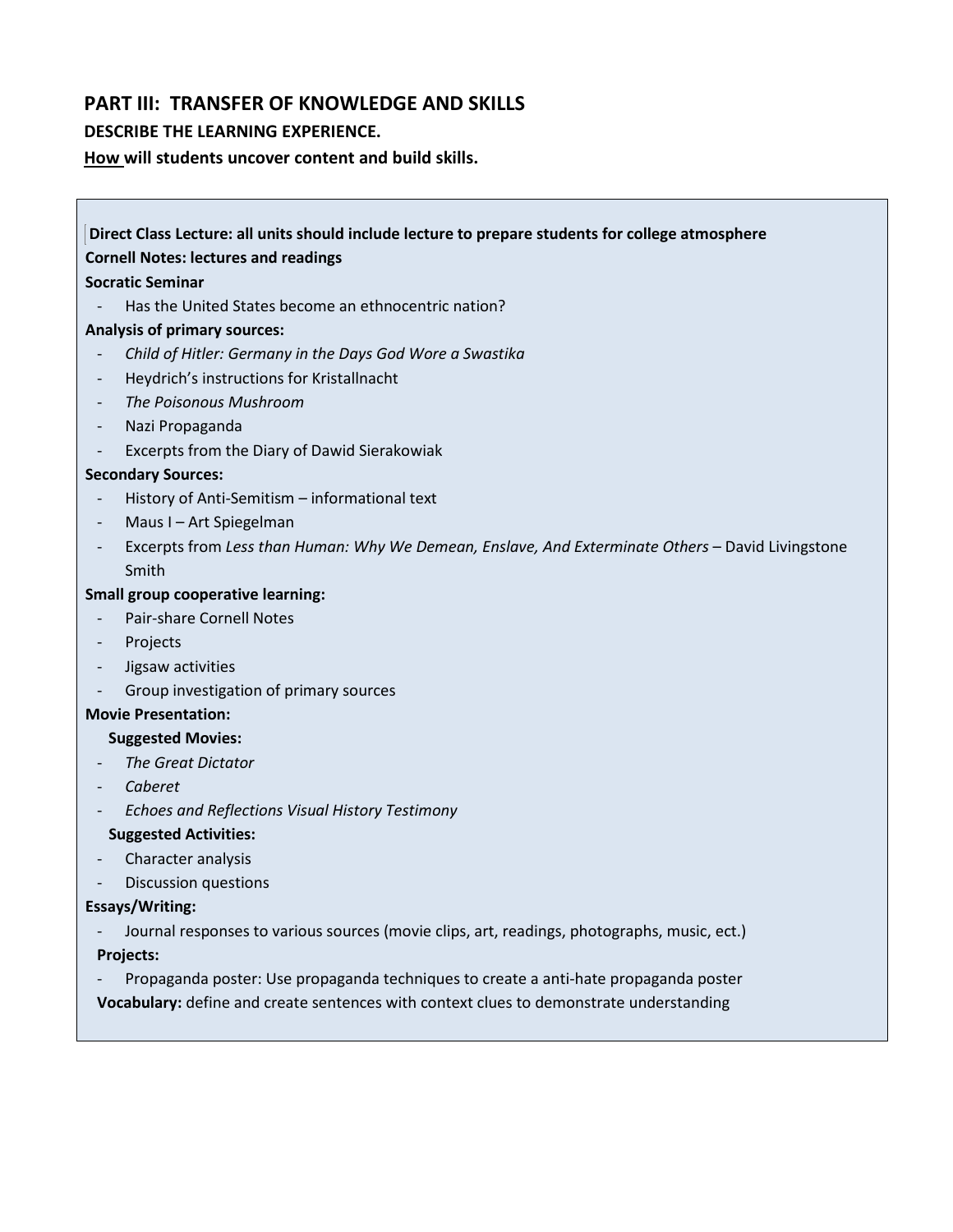# **PART IV: EVIDENCE OF LEARNING IDENTIFY THE METHODS BY WHICH STUDENTS WILL DEMONSTRATE THEIR UNDERSTANDING OF CONTENT AND THEIR ABILITY TO APPLY SKILLS. IDENTIFY BLOOM'S LEVELS.**



### **Formative Assessments:**

**Homework:** Cornell Note from assigned readings, Vocabulary **Quizzes:** Vocabulary, Movie Analysis, Hitler's Rise and Nazi Ideology **Writing Assignments:** Journals, Formal Test Essay, Exit Tickets **Cornell Notes:** reading assignments or primary and secondary sources **Participation in discussions, debates, and Socratic Seminars**

### **Accommodations/Modifications:**

Repeat/ Directions Ongoing feedback Adapted worksheets Extended Time Pair student with a stronger learner Close proximity to the teacher Help to keep student organized Study Guides

### **Summative Assessments:**

 **Unit test on Process of Dehumanization – Discrimination and Violence.**

#### **Accommodations/Modifications:**

Repeat Directions Extended Time Close proximity to the teacher Help to keep student organized Study Guides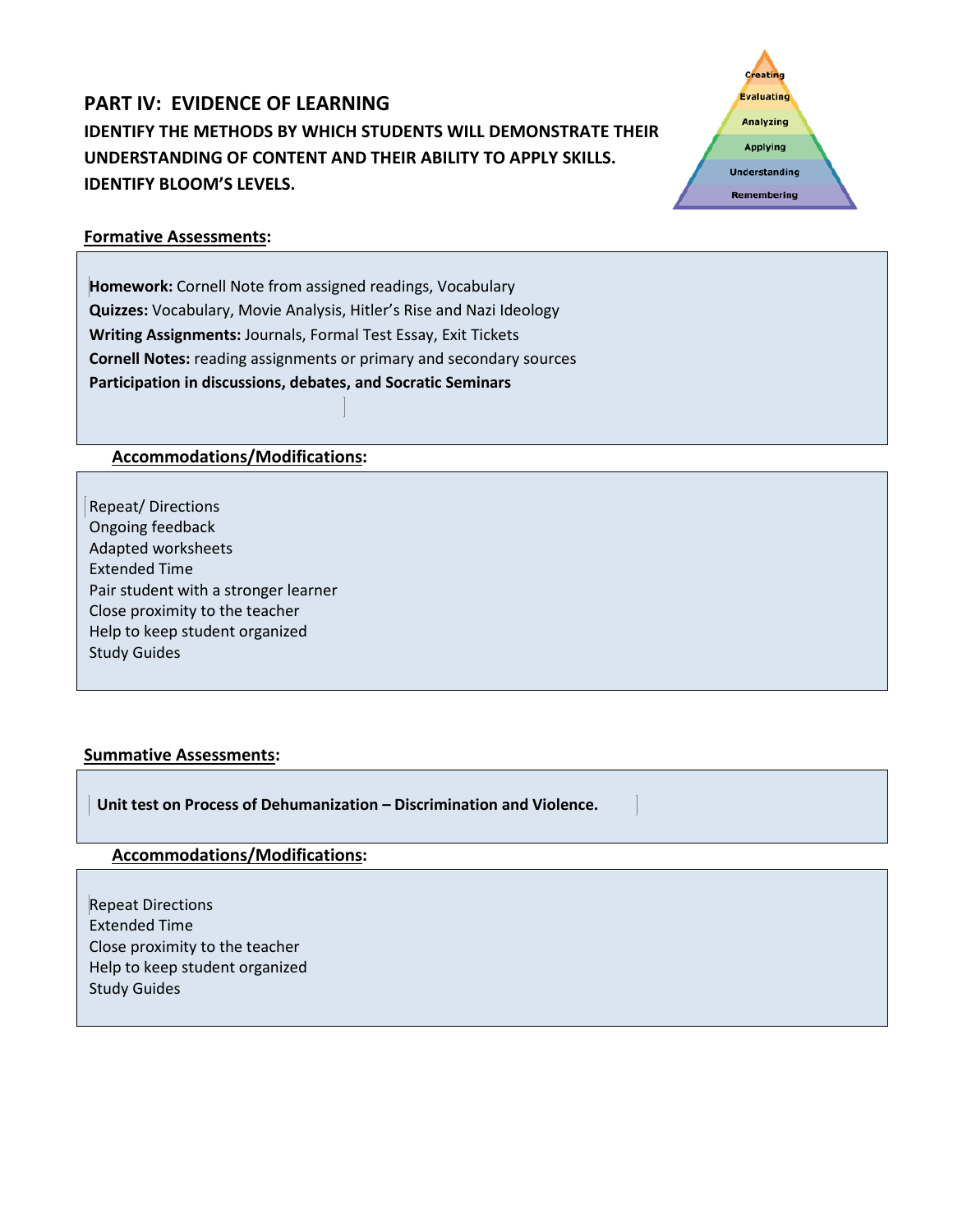### **Performance Assessments:**

**Propaganda poster:** Use propaganda techniques to create a anti-hate propaganda poster

# **Accommodations/Modifications:**

Repeat/ Directions Ongoing feedback Extended Time Pair student with a stronger learner Close proximity to the teacher Help to keep student organized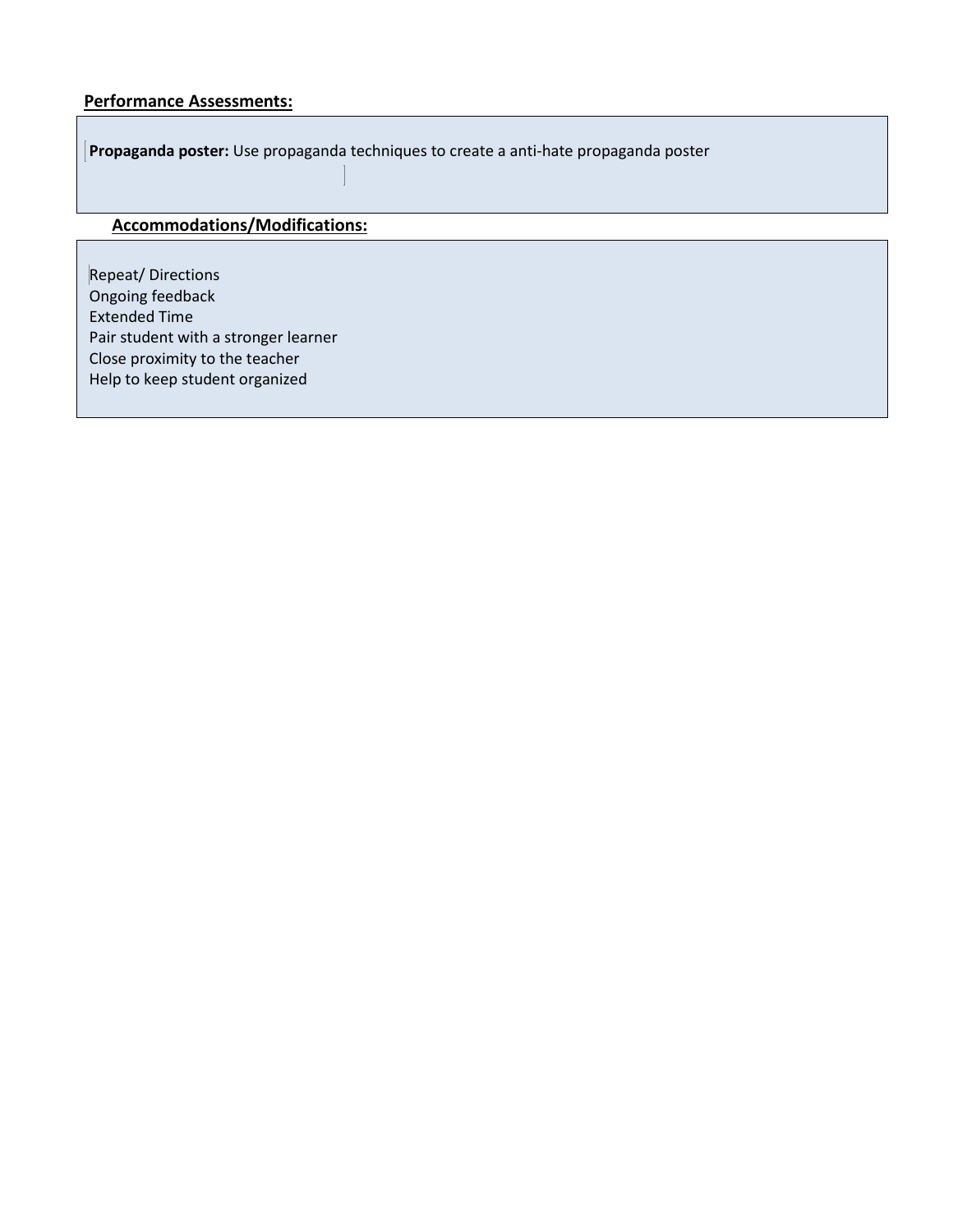Black Horse Pike Regional School District Curriculum Template

ENGAGING STUDENTS . FOSTERING ACHIEVEMENT . CULTIVATING 21<sup>ST</sup> CENTURY GLOBAL SKILLS

# **Course Name: Holocaust and Genocides**

# **Course Number:**

### **PART I: UNIT RATIONALE**

#### **WHY ARE STUDENTS LEARNING THIS CONTENT AND THESE SKILLS?**

|    | <b>Course/Unit Title:</b>       | <b>Unit Summary:</b>                                                                |
|----|---------------------------------|-------------------------------------------------------------------------------------|
|    | <b>Holocaust and Genocides:</b> | The purpose of this unit is to provide an overview of resistance efforts            |
|    | Unit 4: Resistance to Hate.     | during the Holocaust. An opportunity is provided for students to learn about the    |
|    | Grade Level(s):                 | risks of resisting Nazi domination and the means, scope, and intensity of           |
|    | $11^{th}$ & $12^{th}$           | resisting efforts. These range from cultural and spiritual resistance in the ghetto |
|    |                                 | to armed resistance of partisans and ghetto and camp prisoners.                     |
|    |                                 | Additionally there have been others who have responded to genocide from             |
|    |                                 | the outside at perilous risk to themselves. It is important to understand that a    |
|    |                                 | person can make a difference and why there is a moral imperative to do so.          |
|    |                                 | These concepts can be applied not only to the individual but to nations as a        |
|    |                                 | whole.                                                                              |
|    |                                 |                                                                                     |
|    |                                 |                                                                                     |
|    |                                 |                                                                                     |
|    | <b>Essential Question(s):</b>   | <b>Enduring Understanding(s):</b>                                                   |
| 1. | What is the role of             | 1. Understanding the past allows an individual to construct meaning for the         |
|    | government?                     | present.                                                                            |
| 2. | What is the role of the         | 2. Themes in history are universal and, generally, transcend culture and            |
|    | individual?                     | literature.                                                                         |
| 3. | What is the nature of           | 3. One's understanding of his/her own culture is expanded by exposure to            |
|    | man/woman?                      | various cultural experiences.                                                       |
| 4. | What is power?                  | 4. Understanding the past is crucial to living responsibly in the present and       |
| 5. | How can the abuse of            | planning for the future.                                                            |
|    | power be avoided?               | 5. Nonviolent Jewish Resistance                                                     |
| 6. | Who should govern?              | - While they were confined and dehumanized in the ghettos of Europe, Jews           |
| 7. | Is conflict between cultures    | managed to organize and maintain a system of cultural resistance which              |
|    | inevitable?                     | will perpetuate Jewish religion, lifestyle, education, and traditions among         |
| 8. | How do competing                | other things. For most Jews, acts of cultural and spiritual resistance were         |
|    | interests influence power?      | the only possible means to oppose the Nazi tyranny.                                 |
| 9. | Can one individual make a       | 6. Armed Jewish Resistance                                                          |
|    | difference?                     | - Armed resistance during the Holocaust included both typical battles,              |
|    | 10. Is breaking the law ever    | attacks, and guerilla strikes as well as individual armed responses.                |
|    | justifiable?                    | 7. World Response to the Holocaust                                                  |
|    | 11. How can I make a positive   | - Kindertransport: In response to Kristallniacht and the rising tide of anti-       |
|    | difference in the world?        | Semitism, the United Kingdom mounted a campaign to save numerous                    |
|    |                                 | Jewish children by bringing them to the United Kingdom.                             |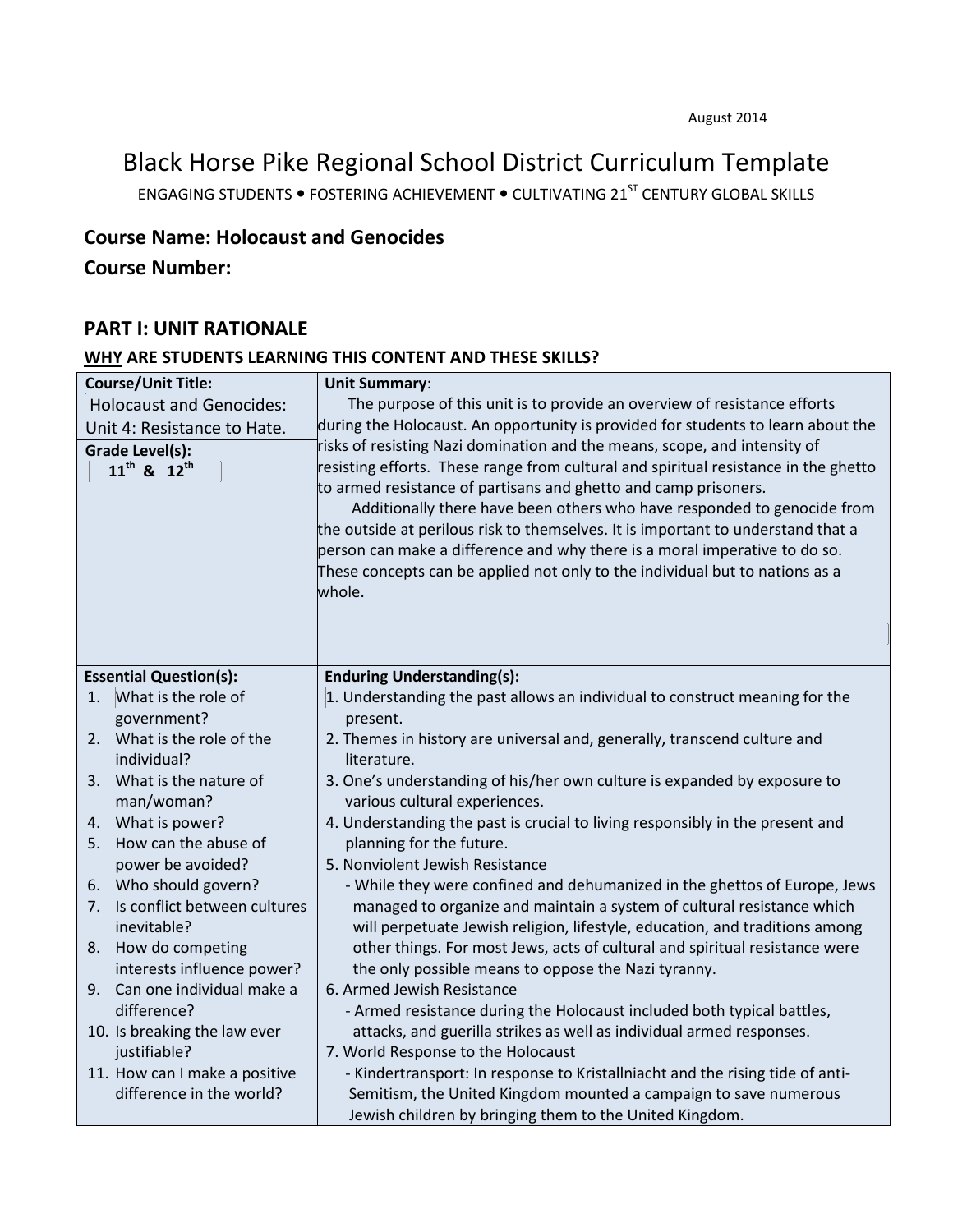| - Denmark: The Danish response to the Holocaust was unique in its attempt<br>to deport its entire Jewish population across the North Sea to Sweden.<br>8. Non-Jewish Resistance and Rescue<br>- This lesson provides an opportunity for students to learn about types of<br>rescue that occurred in Nazi-occupied Europe and analyze the motivations of<br>non-Jewish rescuers and identify the risks involved.<br>9. Responses to Other Genocides<br>- The world's responses to other genocides, such as Somalia and Bosnia, has<br>had lasting effects on the perceptions of what and how nations should |
|------------------------------------------------------------------------------------------------------------------------------------------------------------------------------------------------------------------------------------------------------------------------------------------------------------------------------------------------------------------------------------------------------------------------------------------------------------------------------------------------------------------------------------------------------------------------------------------------------------|
| respond to genocide today.                                                                                                                                                                                                                                                                                                                                                                                                                                                                                                                                                                                 |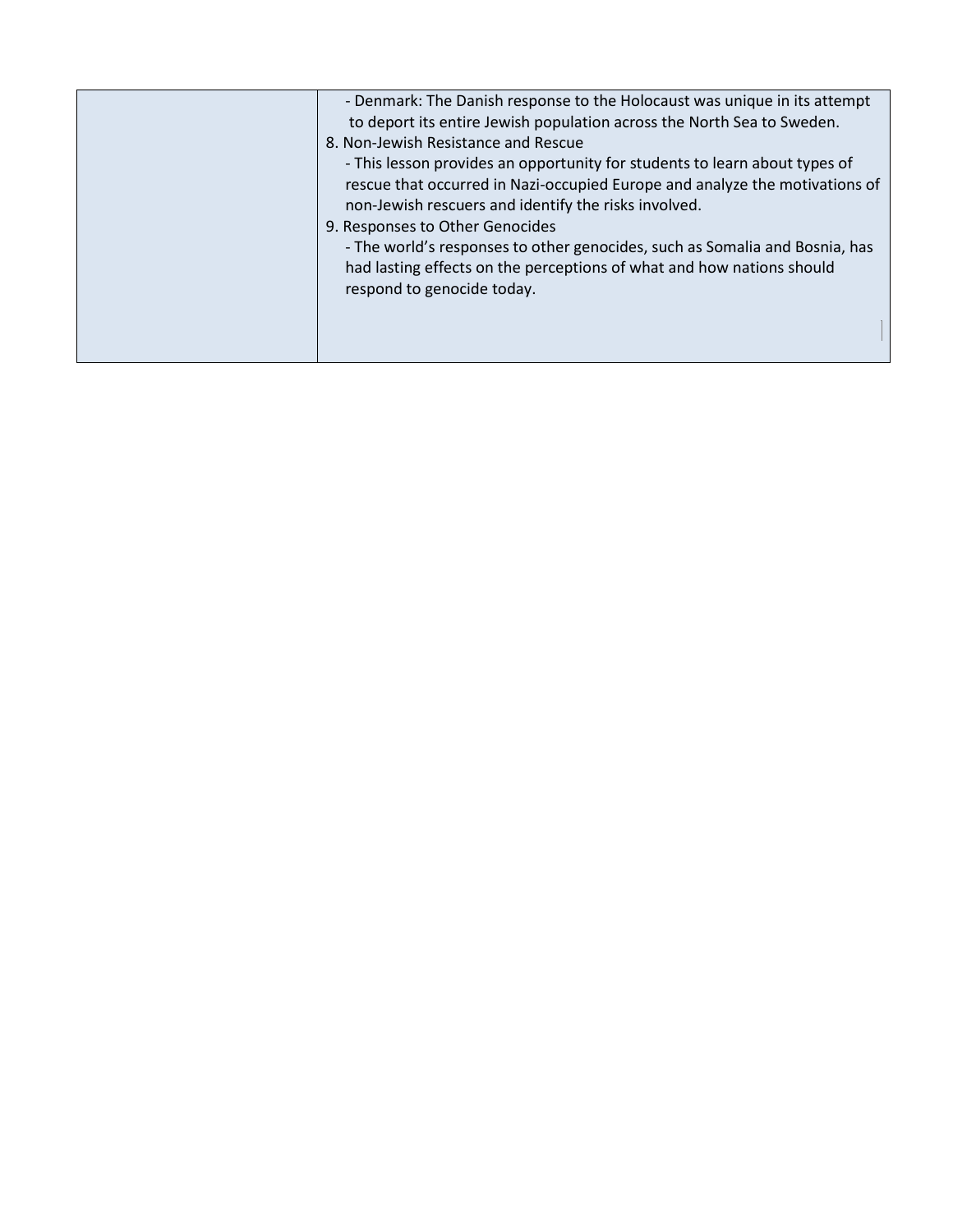# **PART II: INSTRUCTIONAL STRATEGIES AND RESOURCES DESCRIBE THE LEARNING TARGETS.**

## **After each target, identify the NJCCCS or Common Core Standards that are applicable**

| <b>Learning Targets</b>                                                               | <b>NJCCCS or CCSS</b> |
|---------------------------------------------------------------------------------------|-----------------------|
| 1. Investigate the role of isolation in the process towards genocide.                 | 1. 6.1.12.D.11.d;     |
| 2. Evaluate the purpose of Jewish ghettos in Nazi Germany and occupied areas.         | 6.2.12.D.4.i;         |
| 3. Discuss the role geography played in the placement of the ghettos.                 | 6.3.13.1              |
| 4. Explain Judenrein and the liquidation of the ghettos.                              | 2. $6.1.12.D.11.d;$   |
| 5. Outline the system by which the Nazis remotely controlled the ghettos via the      | 6.2.12.A.4.c;         |
| Judenrat.                                                                             | 6.2.12.D.4.i;         |
| 6. Examine and identify acts of cultural and spiritual resistance during the ghettos. | RH.11-12.2            |
| 7. Assess the conditions in Jewish ghettos.                                           | 3. 6.1.12.D.11.d;     |
| 8. Describe armed Jewish resistance and investigate its unique challenges.            | 6.2.12.D.4.i          |
| 9. Critique the international response to Nazi injustice to the Jews.                 | 4. 6.1.12.D.11.d;     |
| 10. Appraise the efforts by Non-Jewish Germans to respond to events of the            | 6.2.12.D.4.i          |
| Holocaust.                                                                            | 5. 6.1.12.D.11.d;     |
| 11. Relate the world response of the Holocaust to recent world events.                | 6.2.12.D.4.i          |
|                                                                                       | 6. $6.1.12.D.11.d;$   |
|                                                                                       | 6.2.12.D.4.i;         |
|                                                                                       | 6.3.12.1;             |
|                                                                                       | RH.11-12.7;           |
|                                                                                       | WHST.11-12.1.A-E      |
|                                                                                       | 7. 6.1.12.D.11.d;     |
|                                                                                       | 6.2.12.D.4.i;         |
|                                                                                       | 6.3.12.2;             |
|                                                                                       | RH.11-12.2;           |
|                                                                                       | WHST.11-12.6          |
|                                                                                       | 8. 6.1.12.D.11.d;     |
|                                                                                       | 6.2.12.D.4.i;         |
|                                                                                       | 6.3.12.1;             |
|                                                                                       | RH.11-12.7            |
|                                                                                       | 9. 6.1.12.D.11.d;     |
|                                                                                       | 6.2.12.D.4.i;         |
|                                                                                       | 6.2.12.D.4.e;         |
|                                                                                       | RH.11-12.4;           |
|                                                                                       | WHST.11-12.4          |
|                                                                                       | 10.6.1.12.D.11.d;     |
|                                                                                       | 6.2.12.D.4.i;         |
|                                                                                       | 6.3.12.1;             |
|                                                                                       | RH.11-12.1            |
|                                                                                       | 11.6.1.12.D.11.d;     |
|                                                                                       | 6.2.12.D.4.i;         |
|                                                                                       | 6.2.12.A.6.a;         |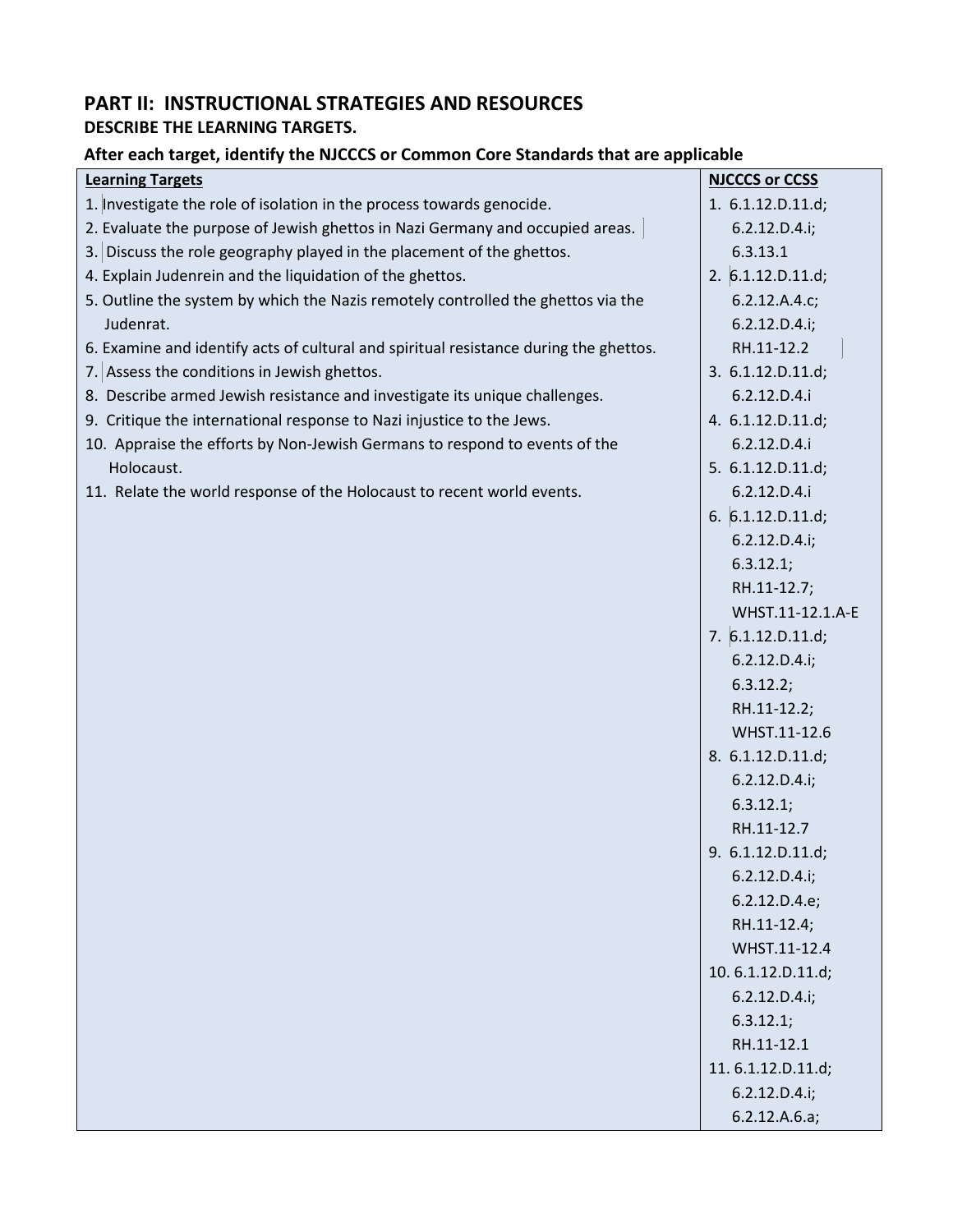#### **Inter-Disciplinary Connections:**

**Language Arts:** Reading and writing strategies as they relate to the Common Core Standards for History

- Cite specific textual evidence from primary and secondary sources
- Determine the central ideas from primary and secondary sources
- Produce clear and coherent writing for appropriate task, purpose, and audience

**Psychology:** Impact of dehumanization on the human spirit

**Sociology:** Maintaining community and sense of identity

**Art:** Examination of cultural artifacts from the ghettos

**Technology:** Research victims and create identification cards

#### **Students will engage with the following text:**

- *Compassion Within the Ghetto Walls*
- Lodz Ghetto explanatory handout
- *Maus I* Art Spiegelman
- "I Never Saw Another Butterfly"
- Partisan Accounts
- Oscar Schindler reading -informational text
- Judenrat informational text
- Excerpts from *Less than Human: Why We Demean, Enslave, And Exterminate Others* David Livingstone Smith

#### **Students will write:**

- **Cornell Notes from readings and oral lectures**
- **Daily Reflective Journal**
- **Formal Essays**
	- Analyze the effects of dehumanization on the human spirit.
	- Cite examples of cultural/spiritual resistance and explain its impact on the Jewish community.
- **Editorials**

Lack of support for armed resistance by the Judenrat.

Opinion piece on the American response to a current human rights violation.

- **Annotation of text for reading comprehension and deeper understanding**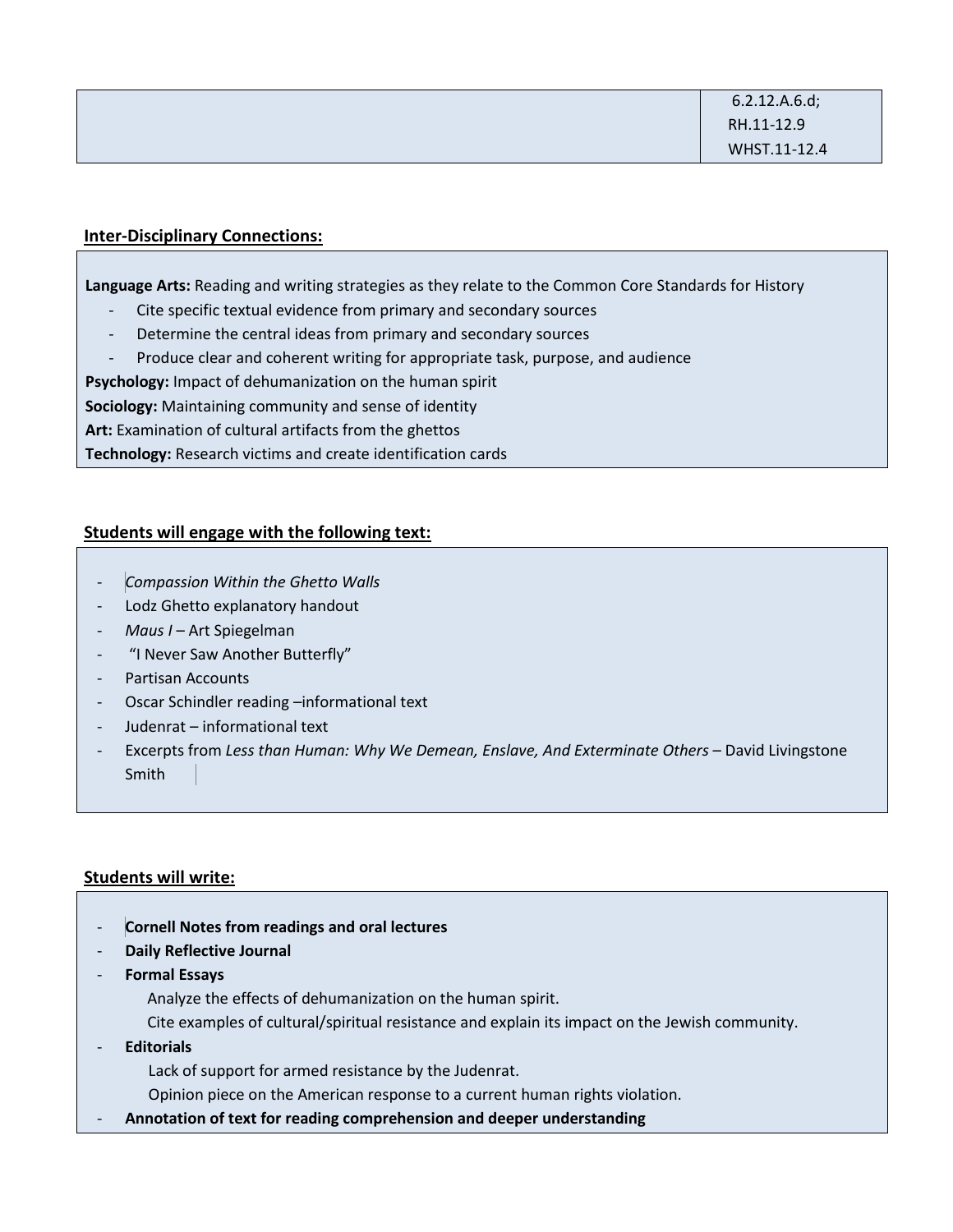## **PART III: TRANSFER OF KNOWLEDGE AND SKILLS**

#### **DESCRIBE THE LEARNING EXPERIENCE.**

**How will students uncover content and build skills.** 

# **Direct Class Lecture: all units should include lecture to prepare students for college atmosphere**

#### **Cornell Notes: lectures and readings**

#### **Socratic Seminar**

- America's responsibility to world injustice: Should we or shouldn't we intervene?
- America's culpability: Did we do enough during the Holocaust?

#### **Analysis of primary sources:**

- Partisan accounts
- "I Never Saw Another Butterfly"

#### **Secondary Sources:**

- Maus I Art Spiegelman
- Lodz Ghetto explanatory handout
- Judenrat-informational text
- Oscar Schindler reading

#### **Small group cooperative learning:**

- Pair-share Cornell Notes
- Projects
- Jigsaw activities
- Group investigation of primary sources

#### **Movie Presentation:**

#### **Suggested Movies:**

- *Defiance*
- *Uprising*
- *Escape from Sobibor*
- *Schindler's List*
- *Pianist*
- *Echoes and Reflections Visual History Testimony*

#### **Suggested Activities:**

- Character analysis
- Discussion questions

#### **Essays/Writing:**

- Journal responses to various sources (movie clips, art, readings, photographs, music, ect.)

#### **Projects:**

- Identification cards: Students will create a short biography of a child from the Holocaust and share their cards with the class. (From the United States Holocaust Memorial Museum Division of Education resources for the classroom)

**Vocabulary:** define and create sentences with context clues to demonstrate understanding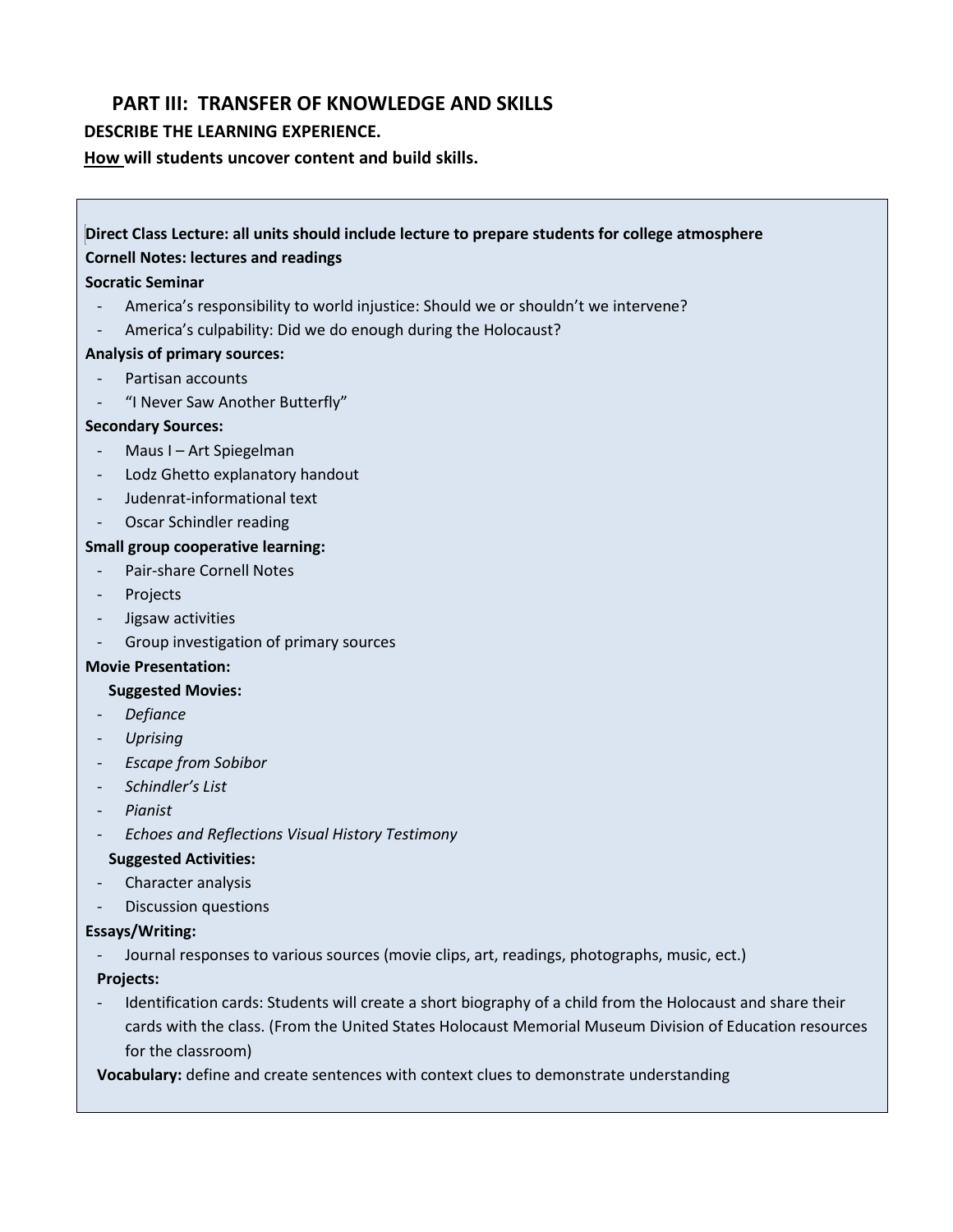# **PART IV: EVIDENCE OF LEARNING IDENTIFY THE METHODS BY WHICH STUDENTS WILL DEMONSTRATE THEIR UNDERSTANDING OF CONTENT AND THEIR ABILITY TO APPLY SKILLS. IDENTIFY BLOOM'S LEVELS.**



### **Formative Assessments:**

**Homework:** Cornell Note from assigned readings, Vocabulary **Quizzes:** Vocabulary, Movie Analysis **Writing Assignments:** Journals, Formal Test Essay, Exit Tickets **Cornell Notes:** reading assignments or primary and secondary sources **Participation in discussions, debates, and Socratic Seminars**

### **Accommodations/Modifications:**

Repeat/ Directions Ongoing feedback Adapted worksheets Extended Time Pair student with a stronger learner Close proximity to the teacher Help to keep student organized Study Guides

### **Summative Assessments:**

 **Unit test on Resistance to Hate.**

#### **Accommodations/Modifications:**

Repeat Directions Extended Time Close proximity to the teacher Help to keep student organized Study Guides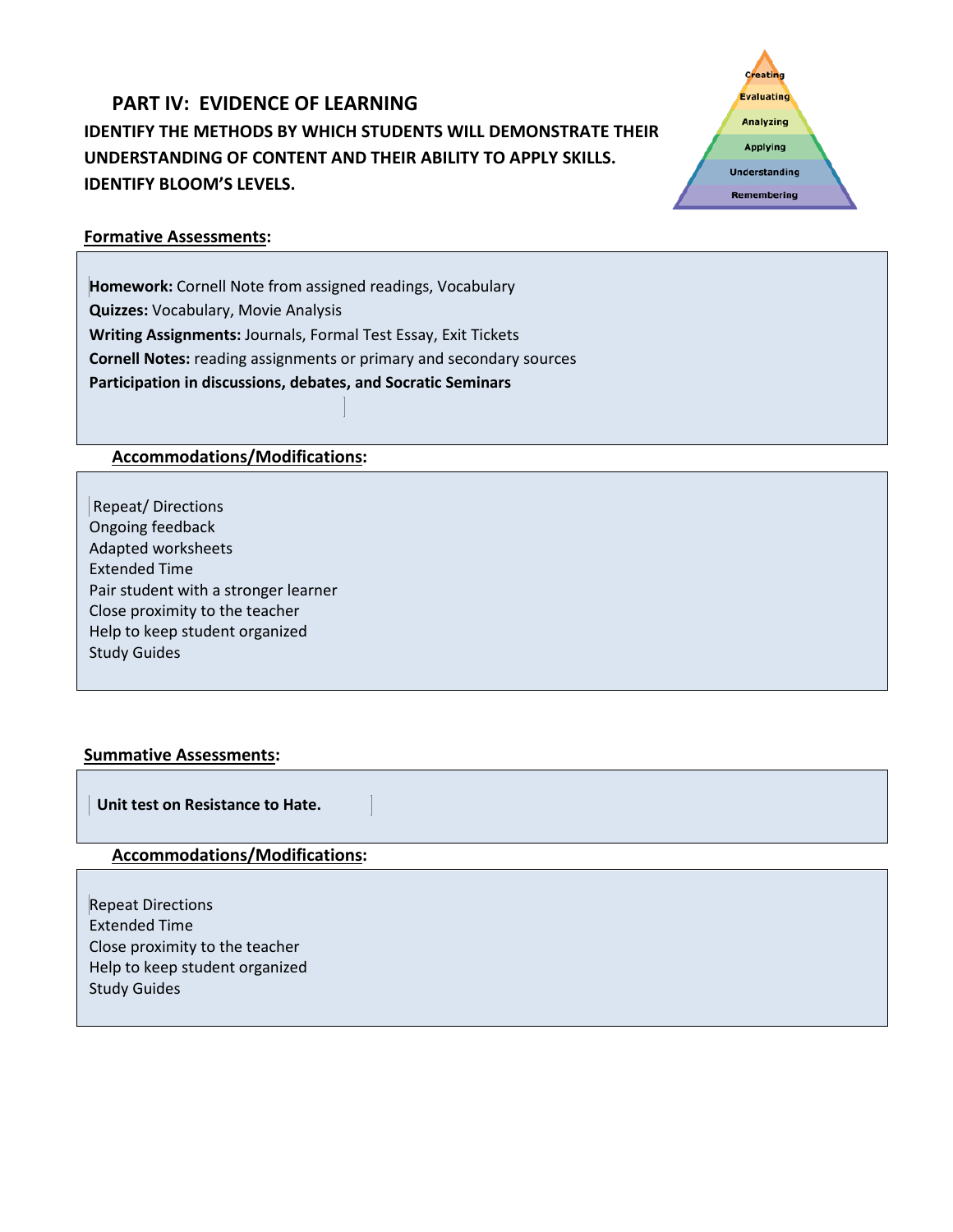#### **Performance Assessments:**

**Identification cards:** Students will create a short biography of a child from the Holocaust and share their cards with the class.

# **Accommodations/Modifications:**

Repeat/ Directions Ongoing feedback Extended Time Pair student with a stronger learner Close proximity to the teacher Help to keep student organized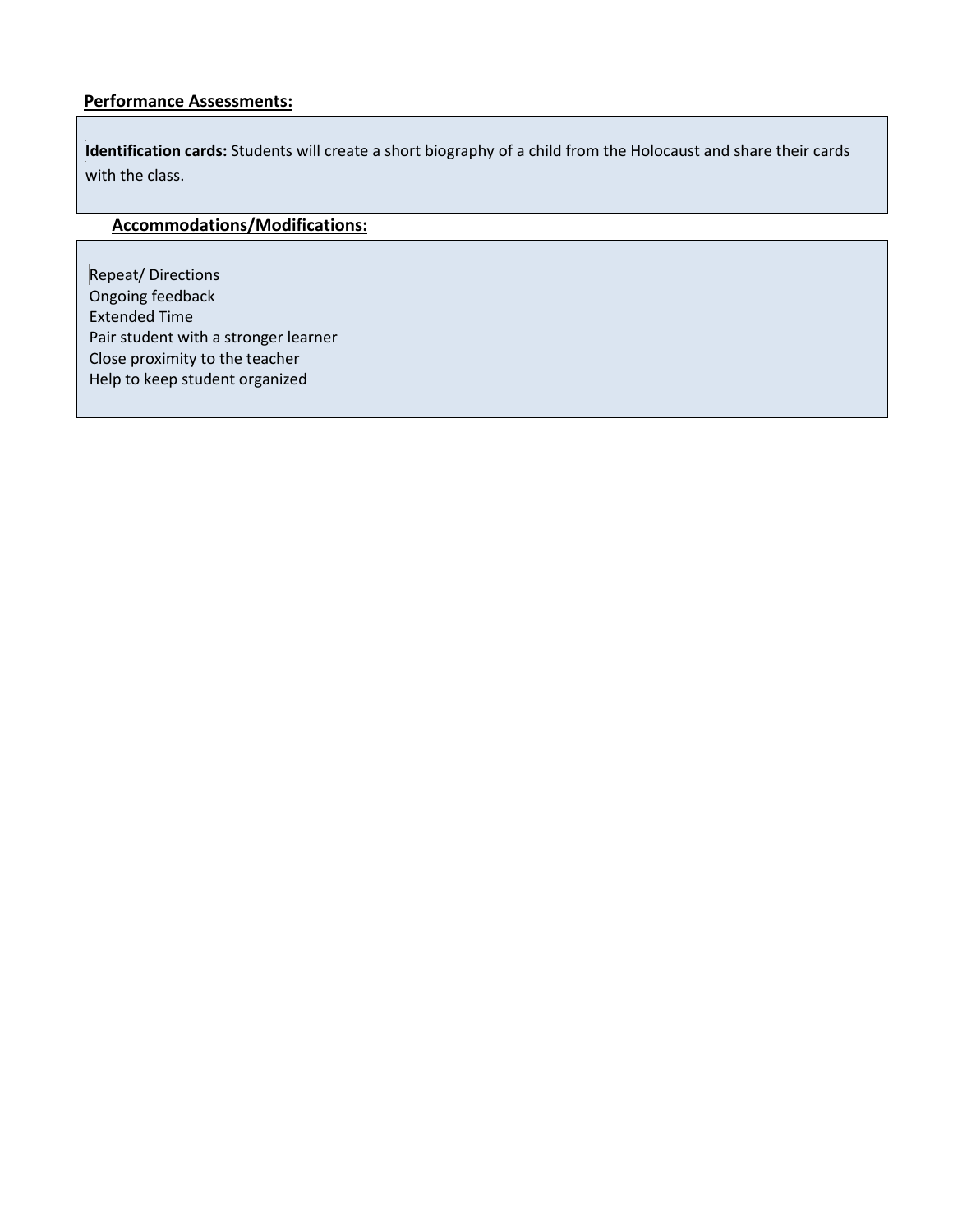# Black Horse Pike Regional School District Curriculum Template

ENGAGING STUDENTS . FOSTERING ACHIEVEMENT . CULTIVATING 21<sup>ST</sup> CENTURY GLOBAL SKILLS

# **Course Name: Holocaust and Genocides**

**Course Number:**

### **PART I: UNIT RATIONALE**

# **WHY ARE STUDENTS LEARNING THIS CONTENT AND THESE SKILLS?**

| <b>Course/Unit Title:</b>           | <b>Unit Summary:</b>                                                                                                                 |
|-------------------------------------|--------------------------------------------------------------------------------------------------------------------------------------|
| <b>Holocaust and Genocides:</b>     | The goal of this unit is to learn about one of humanities darkest chapters.                                                          |
| Unit 5: Genocide.                   | The people who conducted and died at the hands of the mobile killing squads,                                                         |
| Grade Level(s):                     | the people who ran and who died at the Nazi extermination camps, and the                                                             |
| 11 <sup>th</sup> & 12 <sup>th</sup> | concept of the "Final Solution" of the Jewish question are linked by the process                                                     |
|                                     | of dehumanization. This understanding allows us to connect the Holocaust to                                                          |
|                                     | other genocides.                                                                                                                     |
|                                     | Studying other genocides, such as Cambodia, Rwanda, and Sudan, exposes                                                               |
|                                     | the link between dehumanization and the next step, genocide.                                                                         |
|                                     |                                                                                                                                      |
|                                     |                                                                                                                                      |
| <b>Essential Question(s):</b>       | <b>Enduring Understanding(s):</b>                                                                                                    |
| What is the role of<br>1.           | 1. Understanding the past allows an individual to construct meaning for the                                                          |
| government?                         | present.                                                                                                                             |
| What is the role of the<br>2.       | 2. Themes in history are universal and, generally, transcend culture and                                                             |
| individual?                         | literature.                                                                                                                          |
| 3. What is the nature of            | 3. One's understanding of his/her own culture is expanded by exposure to                                                             |
| man/woman?                          | various cultural experiences.                                                                                                        |
| What is power?<br>4.                | 4. Understanding the past is crucial to living responsibly in the present and                                                        |
| 5. How can the abuse of             | planning for the future.                                                                                                             |
| power be avoided?                   | 5. Mobile Killing Squads                                                                                                             |
| 6. Who should govern?               | - The original process of elimination began in 1941 with the invasion of the                                                         |
| Is conflict between cultures<br>7.  | Soviet Union. The Germans acquired vast new territories and a large Jewish                                                           |
| inevitable?                         | population, which presented an immediate problem for the Nazis.                                                                      |
| 8. How do competing                 | 6. Wannsee Conference                                                                                                                |
| interests influence power?          | - As the outcome of the war became less certain, the Nazis needed to find a                                                          |
| 9. Can one individual make a        | quicker answer to the "Jewish Question".                                                                                             |
| difference?                         | 7. "Final Solution"                                                                                                                  |
| 10. Is breaking the law ever        | - Once a population has been stripped of its humanity, it then becomes                                                               |
| justifiable?                        | possible to exterminate them without guilt.                                                                                          |
| 11. How can I make a positive       | 8. Other Genocides                                                                                                                   |
| difference in the world?            | - The common bond between genocides is that the perpetrators need to<br>dehumanize the victim as a prerequisite to eliminating them. |
|                                     | Dehumanization allows for a systematic, almost predictable pattern leading                                                           |
|                                     | to genocide.                                                                                                                         |
|                                     |                                                                                                                                      |
|                                     |                                                                                                                                      |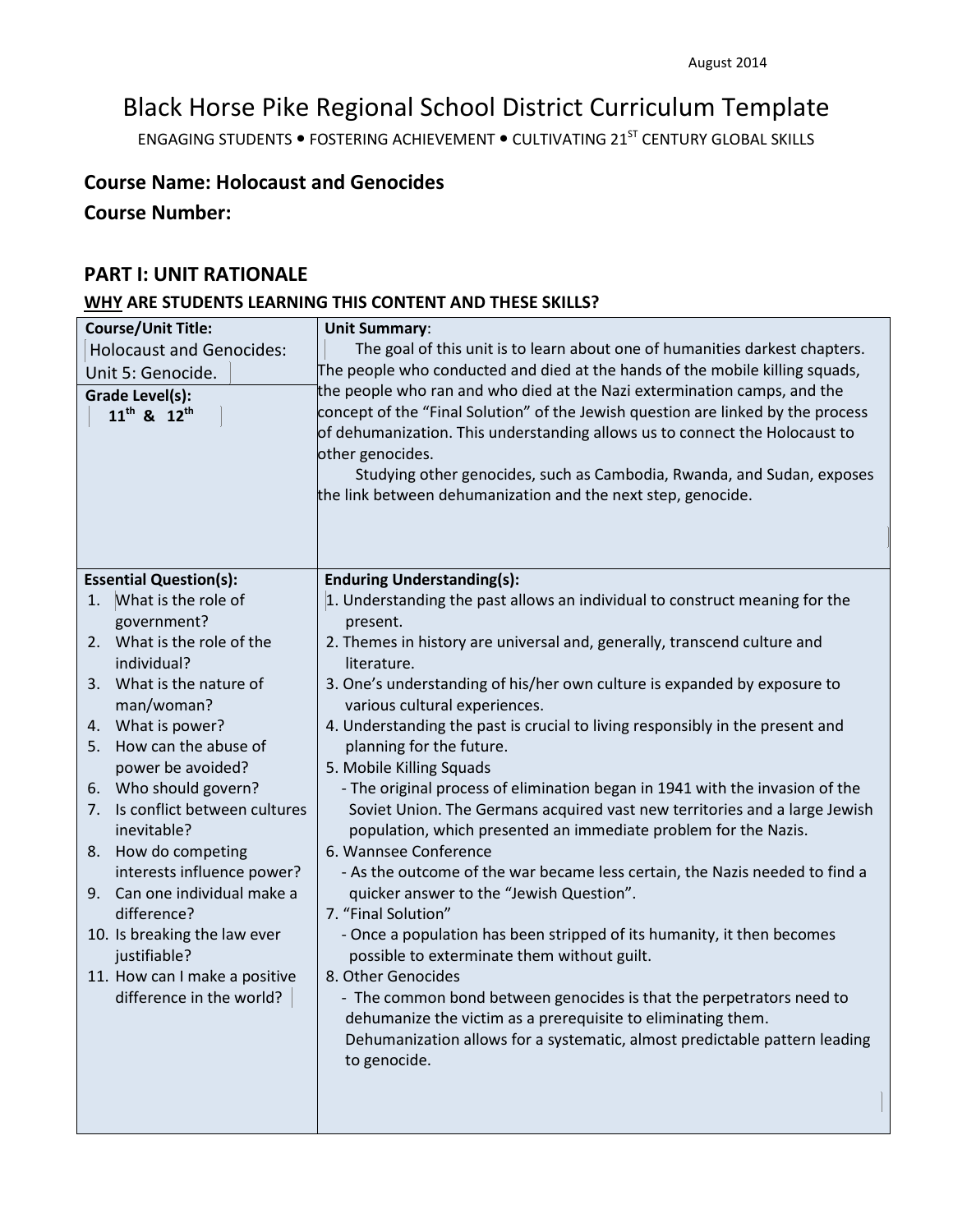# **PART II: INSTRUCTIONAL STRATEGIES AND RESOURCES**

# **DESCRIBE THE LEARNING TARGETS.**

# **After each target, identify the NJCCCS or Common Core Standards that are applicable**

| <b>Learning Targets</b>                                                                   | <b>NJCCCS or CCSS</b> |
|-------------------------------------------------------------------------------------------|-----------------------|
| 1. Examine the process by which the Nazis arrived at the Final Solution.                  | 1. $6.1.12.D.11.d;$   |
| 2. Evaluate the role of language in ameliorating guilt.                                   | 6.2.12.D.4.i;         |
| 3. Relate the principles of the Industrial Revolution to processes used in the Holocaust. | RH.11-12.7            |
| 4. Differentiate death camps from other types of camps.                                   | 2. 6.1.12.D.11.d;     |
| 5. Explain the purpose of mobile death squads.                                            | 6.2.12.D.4.i          |
| 6. Judge the role of personal responsibility versus duty.                                 | 3. 6.1.12.D.11.d;     |
| 7. Investigate civilian participation in genocide.                                        | 6.2.12.D.4.i          |
| 8. Critique the moral choices one must make to survive.                                   | 4. $6.1.12.D.11.d;$   |
| 9. Appraise the necessity of preserving survivors stories.                                | 6.2.12.D.4.i;         |
| 10. Compare the Holocaust to other genocides and appraise the pattern of                  | RH.11-12.2            |
| dehumanization.                                                                           | 5. $6.1.12.D.11.d;$   |
|                                                                                           | 6.2.12.D.4.i;         |
|                                                                                           | RH.11-12.2            |
|                                                                                           | WHST.11-12.4          |
|                                                                                           | 6. 6.1.12.D.11.d;     |
|                                                                                           | 6.2.12.D.4.i;         |
|                                                                                           | 6.3.12.6;             |
|                                                                                           | RH.11-12.6            |
|                                                                                           | 7. 6.1.12.D.11.d;     |
|                                                                                           | 6.2.12.A.4.C;         |
|                                                                                           | 6.2.12.D.4.i;         |
|                                                                                           | 6.2.12.A.5.d;         |
|                                                                                           | RH.11-12.3            |
|                                                                                           | 8. 6.1.12.D.11.d;     |
|                                                                                           | 6.2.12.D.4.i;         |
|                                                                                           | 6.3.12.4              |
|                                                                                           | RH.11-12.2            |
|                                                                                           | WHST.11-12.4          |
|                                                                                           | 9. 6.1.12.D.11.d      |
|                                                                                           | 10.6.1.12.D.11.d;     |
|                                                                                           | 6.2.12.A.4.C          |
|                                                                                           | 6.2.12.D.4.i;         |
|                                                                                           | 6.2.12.A.5.d          |
|                                                                                           | RH.11-12.3            |
|                                                                                           | WHST.11-12.6          |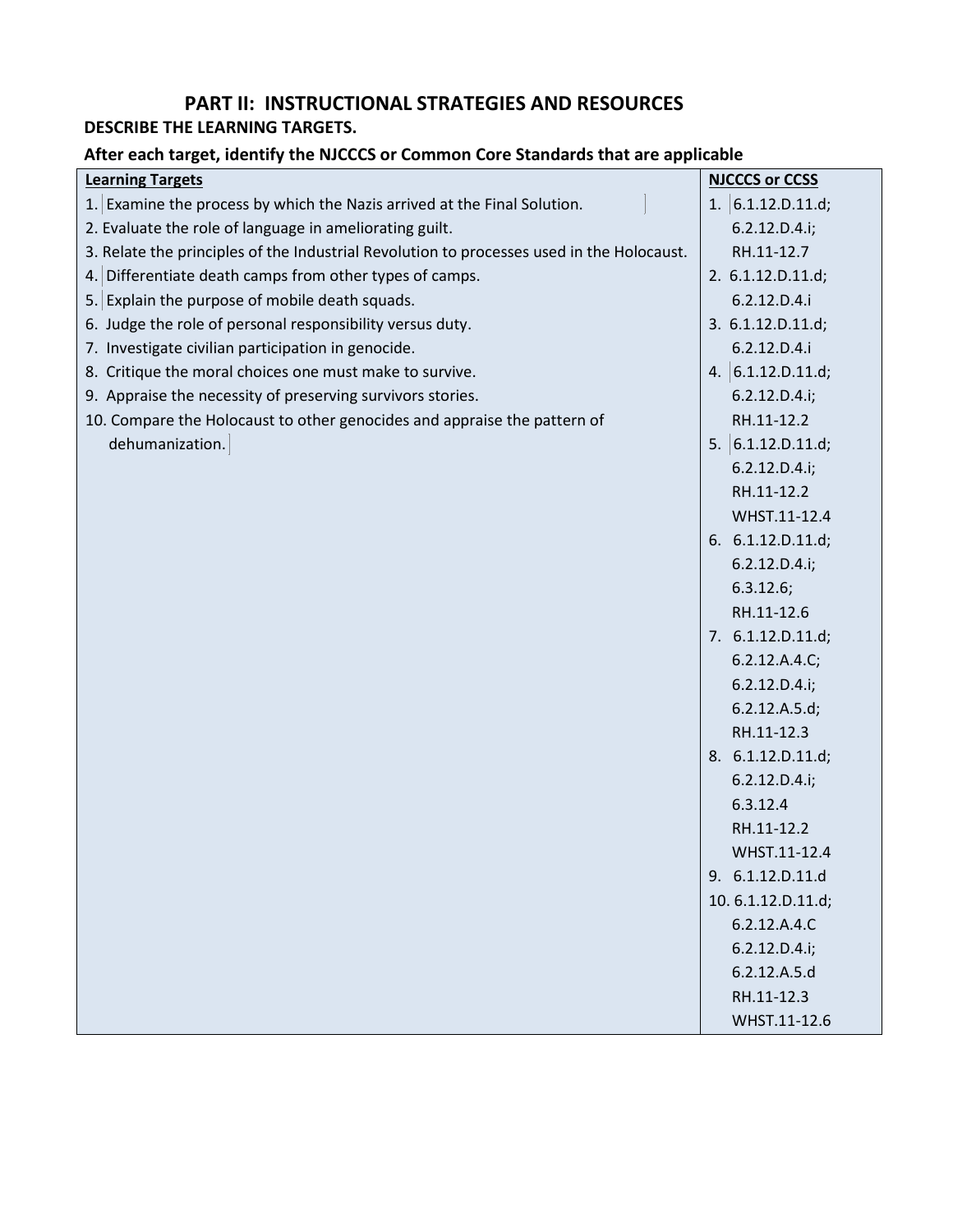#### **Inter-Disciplinary Connections:**

**Language Arts:** Reading and writing strategies as they relate to the Common Core Standards for History

- Cite specific textual evidence from primary and secondary sources
- Determine the central ideas from primary and secondary sources
- Produce clear and coherent writing for appropriate task, purpose, and audience

**Psychology:** Impact of genocide on perpetrators and survivors

**Sociology:** Impact of genocide on national consciousness

**Art:** Means by which to process the events of the genocide

**Technology:** Research art by survivors of the Holocaust

#### **Students will engage with the following text:**

- *Maus II*  Art Spiegelman
- Excerpts from *Night* Eli Wiesel
- *Five Chimneys* Olga Lengyel
- Poems from a camp survivor
- Excerpts from *Less than Human: Why We Demean, Enslave, And Exterminate Others* David Livingstone Smith

#### **Students will write:**

- **Cornell Notes from readings and oral lectures**
- **Daily Reflective Journal**
- **Formal Essays**
	- Analysis of survivor art.
	- Examine the moral toll of choosing life in the death camps might have extracted.
- **Editorials**

American decision not to bomb Auschwitz or the railroads.

- Opinion piece on a current human rights violation
- **Annotation of text for reading comprehension and deeper understanding**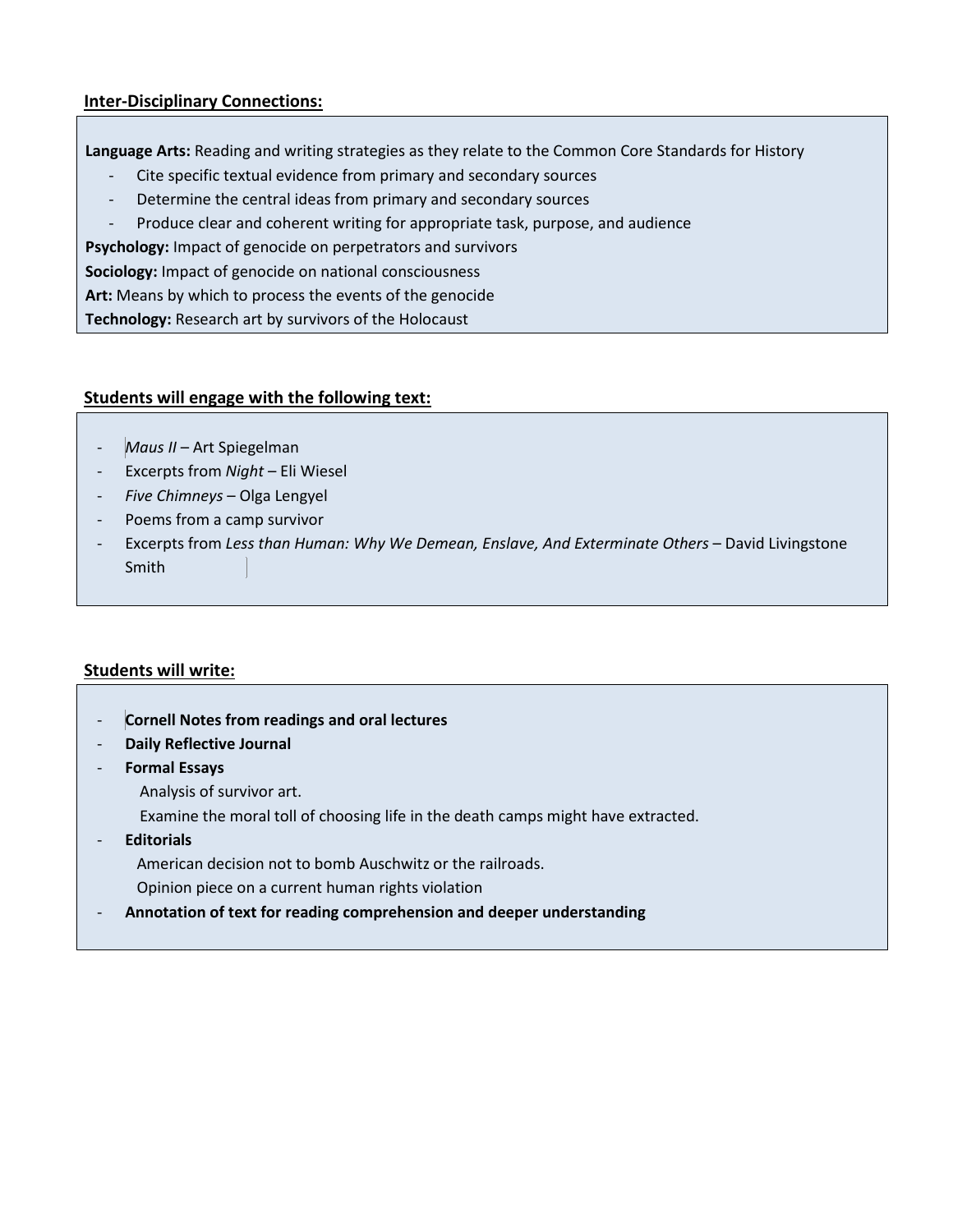## **PART III: TRANSFER OF KNOWLEDGE AND SKILLS**

#### **DESCRIBE THE LEARNING EXPERIENCE.**

**How will students uncover content and build skills.** 

# **Direct Class Lecture: all units should include lecture to prepare students for college atmosphere Cornell Notes: lectures and readings Socratic Seminar** - American Response **Analysis of primary sources:** - Excerpts from *Night* – Eli Weisel - *Five Chimney's* – Olga Lengyel Poems from Camp survivors **Secondary Sources:** - Maus II – Art Spiegelman

Excerpts from Less than Human: Why We Demean, Enslave, And Exterminate Others - David Livingstone Smith

#### **Small group cooperative learning:**

- Pair-share Cornell Notes
- Projects
- Jigsaw activities
- Group investigation of primary sources

#### **Movie Presentation:**

#### **Suggested Movies:**

- *Playing For Time*
- Oprah Winfrey's interview of Eli Weisel
- *Echoes and Reflections Visual History Testimony*

#### **Suggested Activities:**

- Character analysis
- Discussion questions

#### **Essays/Writing:**

Journal responses to various sources (movie clips, art, readings, photographs, music, ect.)

#### **Projects:**

**-** Mapping Auschwitz: using PBS "Auschwitz: Inside the Nazi State", students will create maps and elevations of Auschwitz-Birkenau

**Vocabulary:** define and create sentences with context clues to demonstrate understanding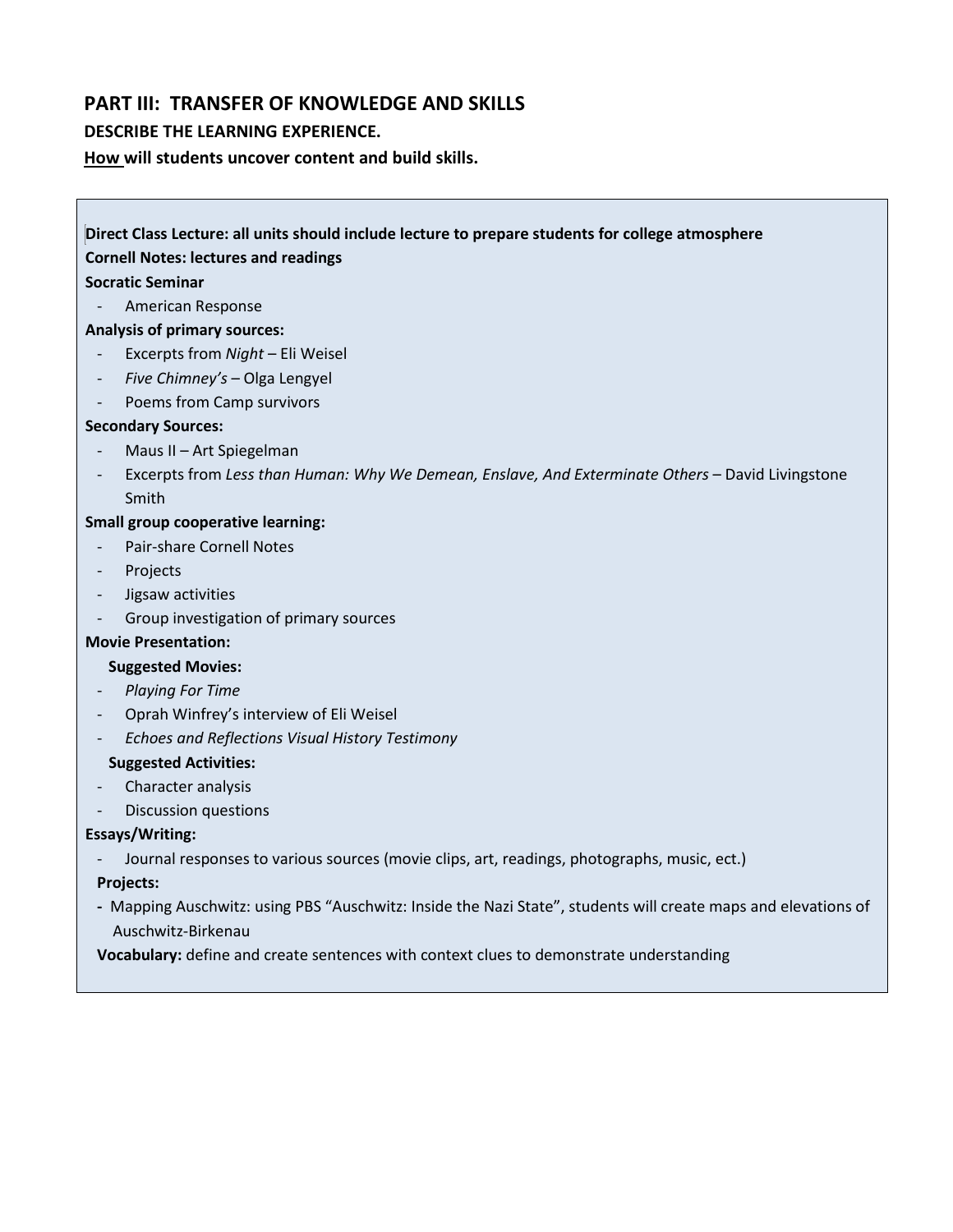# **PART IV: EVIDENCE OF LEARNING IDENTIFY THE METHODS BY WHICH STUDENTS WILL DEMONSTRATE THEIR UNDERSTANDING OF CONTENT AND THEIR ABILITY TO APPLY SKILLS. IDENTIFY BLOOM'S LEVELS.**



### **Formative Assessments:**

**Homework:** Cornell Note from assigned readings, Vocabulary **Quizzes:** Vocabulary, Movie Analysis **Writing Assignments:** Journals, Formal Test Essay, Exit Tickets **Cornell Notes:** reading assignments or primary and secondary sources **Participation in discussions, debates, and Socratic Seminars**

### **Accommodations/Modifications:**

Repeat/ Directions Ongoing feedback Adapted worksheets Extended Time Pair student with a stronger learner Close proximity to the teacher Help to keep student organized Study Guides

#### **Summative Assessments:**

 **Unit test on Holocaust and Genocide** 

#### **Accommodations/Modifications:**

Repeat Directions Extended Time Close proximity to the teacher Help to keep student organized Study Guides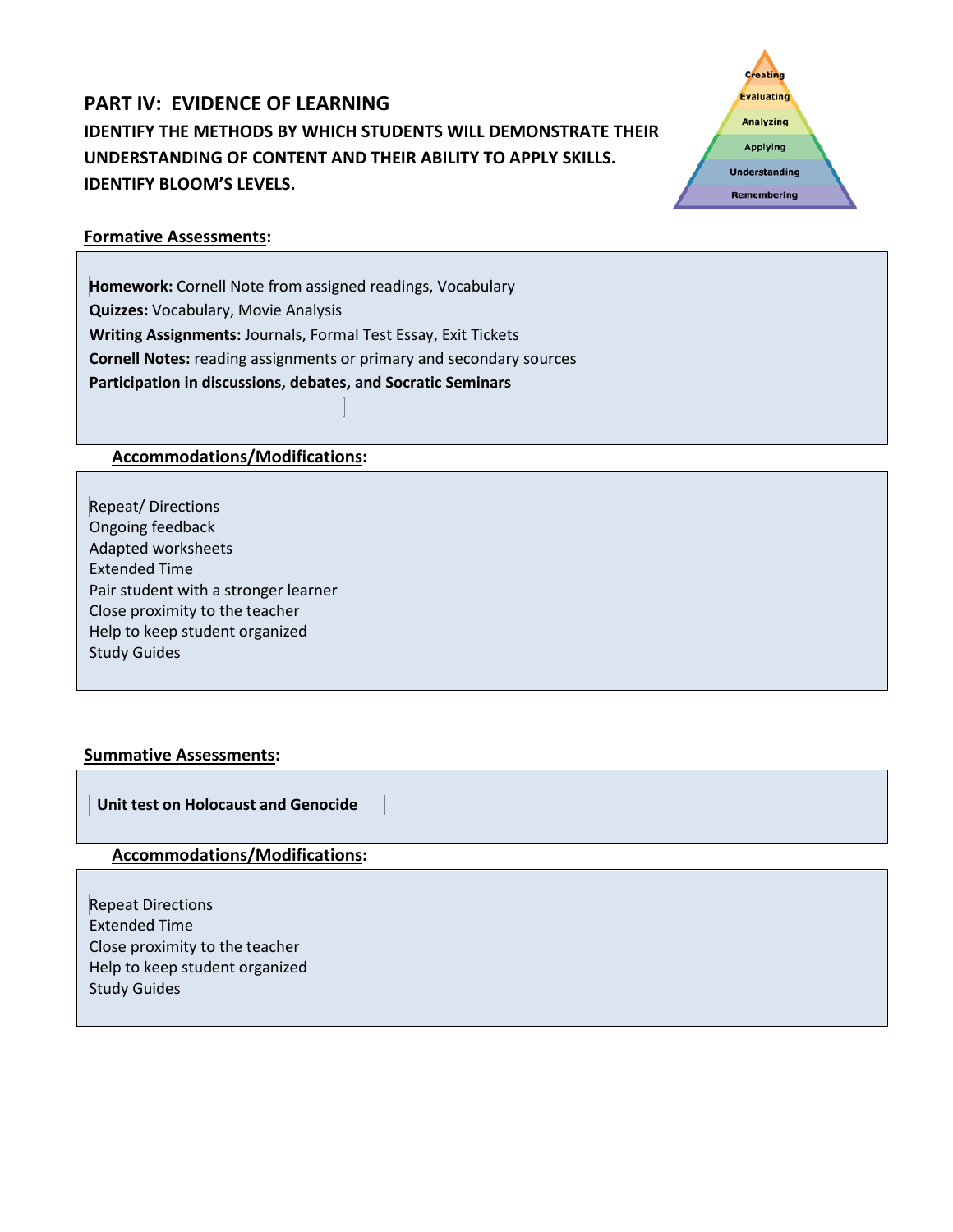#### **Performance Assessments:**

**Mapping Auschwitz:** using PBS "Auschwitz: Inside the Nazi State", students will create maps and elevations of Auschwitz-Birkenau

# **Accommodations/Modifications:**

Repeat/ Directions Ongoing feedback Extended Time Pair student with a stronger learner Close proximity to the teacher Help to keep student organized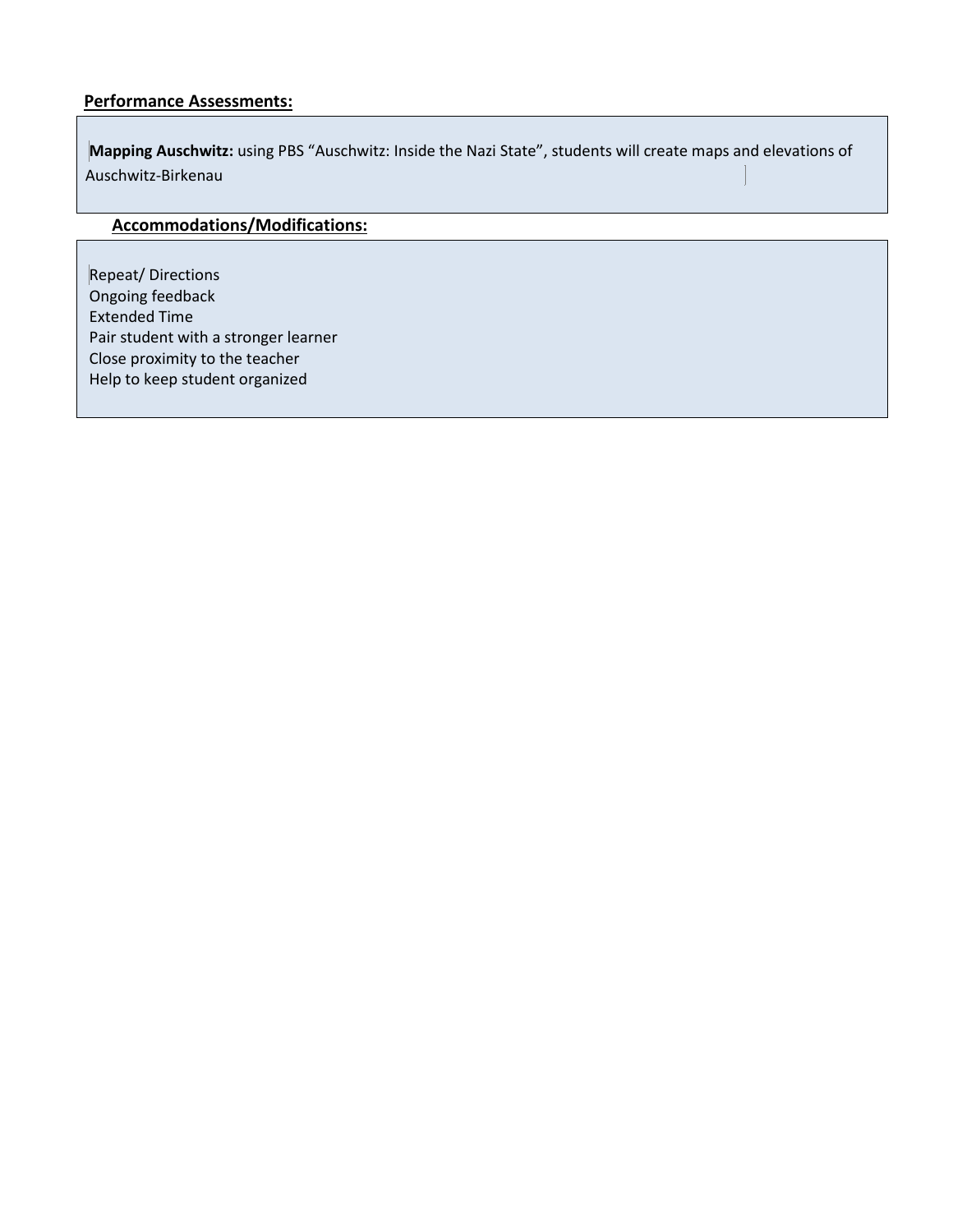# Black Horse Pike Regional School District Curriculum Template

ENGAGING STUDENTS . FOSTERING ACHIEVEMENT . CULTIVATING 21<sup>ST</sup> CENTURY GLOBAL SKILLS

# **Course Name: Holocaust and Genocides**

**Course Number:**

### **PART I: UNIT RATIONALE**

# **WHY ARE STUDENTS LEARNING THIS CONTENT AND THESE SKILLS?**

| <b>Course/Unit Title:</b>                            | <b>Unit Summary:</b>                                                                                                                                |
|------------------------------------------------------|-----------------------------------------------------------------------------------------------------------------------------------------------------|
| <b>Holocaust and Genocides:</b>                      | This unit examines the complex issue of relative guilt within the context of                                                                        |
| Unit 6: World Response                               | Nazi occupation in Europe. The War Crimes Trials which followed World War II                                                                        |
| <b>Grade Level(s):</b>                               | opens the discussion of a person's moral responsibility in following orders or                                                                      |
| 11 <sup>th</sup> & 12 <sup>th</sup>                  | standing up to injustice. WWII also forced the world to consider the                                                                                |
|                                                      | responsibility of the free world to provide a safe haven for refugees attempting                                                                    |
|                                                      | to escape persecution.                                                                                                                              |
|                                                      | The broader issues of social injustice and human rights violations remain                                                                           |
|                                                      | problematic today.                                                                                                                                  |
|                                                      |                                                                                                                                                     |
|                                                      |                                                                                                                                                     |
| <b>Essential Question(s):</b>                        | <b>Enduring Understanding(s):</b>                                                                                                                   |
| What is the role of<br>1.                            | 1. Understanding the past allows an individual to construct meaning for the                                                                         |
| government?                                          | present.                                                                                                                                            |
| 2. What is the role of the                           | 2. Themes in history are universal and, generally, transcend culture and                                                                            |
| individual?                                          | literature.                                                                                                                                         |
| 3. What is the nature of                             | 3. One's understanding of his/her own culture is expanded by exposure to                                                                            |
| man/woman?                                           | various cultural experiences.                                                                                                                       |
| 4. What is power?                                    | 4. Understanding the past is crucial to living responsibly in the present and                                                                       |
| 5. How can the abuse of                              | planning for the future.                                                                                                                            |
| power be avoided?                                    | 5. Liberation                                                                                                                                       |
| 6. Who should govern?                                | - Liberation of the camps provided an understanding of the political, legal,                                                                        |
| Is conflict between cultures<br>7.                   | social, and emotional status of Jewish survivors as well as the role of the                                                                         |
| inevitable?                                          | liberators following the defeat of the Nazis.                                                                                                       |
| How do competing<br>8.<br>interests influence power? | 6. Survivors                                                                                                                                        |
| 9. Can one individual make a                         | - Survivors found a return to life through various paths such as displaced<br>persons camps which resulted in new Jewish communities in Europe, the |
| difference?                                          | state of Israel, and a larger and renewed Jewish community in the United                                                                            |
| 10. Is breaking the law ever                         | States.                                                                                                                                             |
| justifiable?                                         | 7. Nuremburg Trials                                                                                                                                 |
| 11. How can I make a positive                        | - This is an examination at the world's first attempt to bring to justice those                                                                     |
| difference in the world?                             | who committed crimes against humanity.                                                                                                              |
|                                                      | 8. International Criminal Court (ICC)                                                                                                               |
|                                                      | - This is the world's continued effort to hold governing bodies accountable                                                                         |
|                                                      | to the Declaration of Human Rights according to the United Nations.                                                                                 |
|                                                      |                                                                                                                                                     |
|                                                      |                                                                                                                                                     |
|                                                      |                                                                                                                                                     |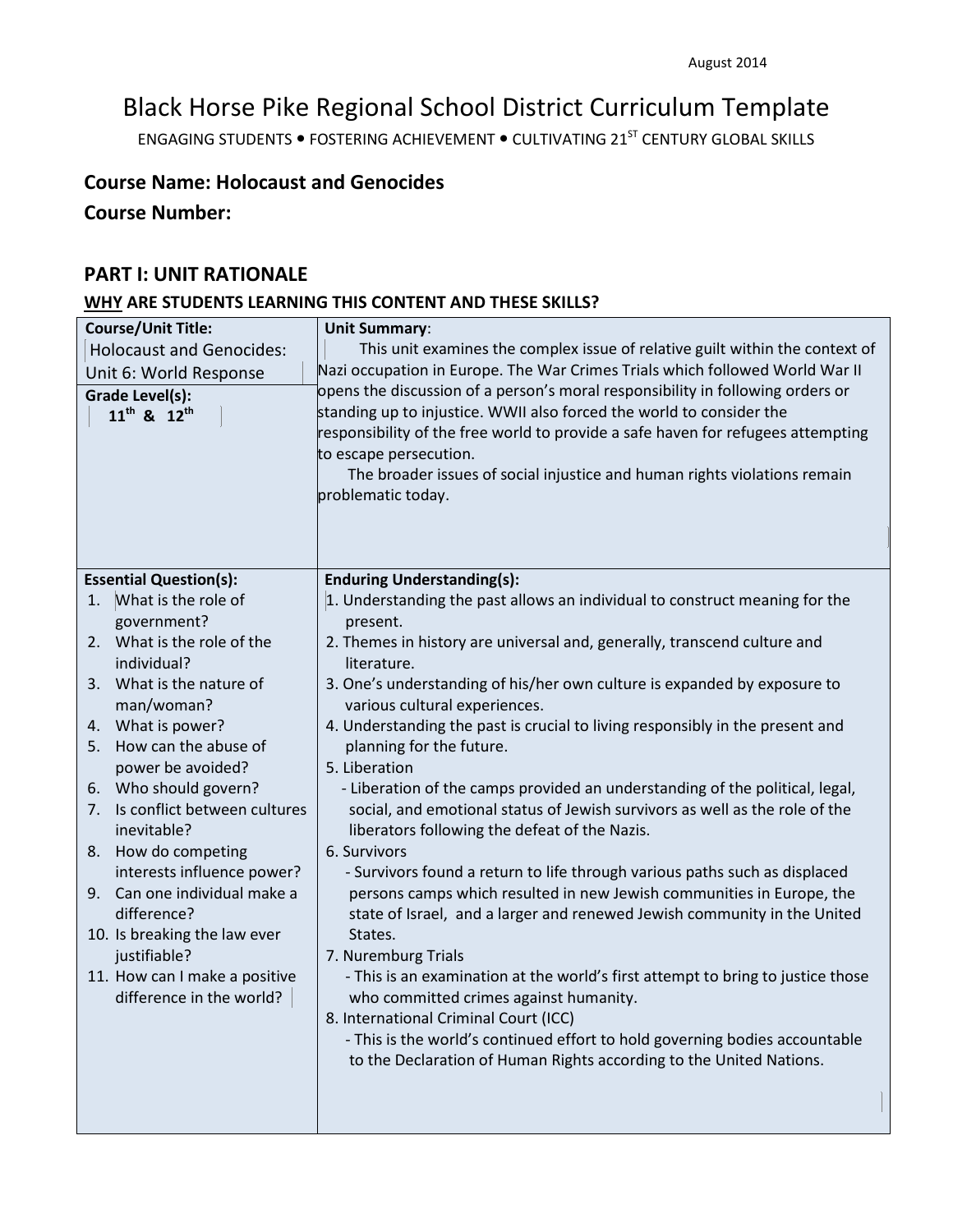# **PART II: INSTRUCTIONAL STRATEGIES AND RESOURCES**

### **DESCRIBE THE LEARNING TARGETS.**

#### **After each target, identify the NJCCCS or Common Core Standards that are applicable**

| <b>Learning Targets</b>                                                                 | <b>NJCCCS or CCSS</b> |
|-----------------------------------------------------------------------------------------|-----------------------|
| 1. Describe the response of Allied liberators.                                          | 1.6.12.1.D.11.d;      |
| 2. Investigate the choices survivors made after liberation.                             | 6.2.12.D.4.i;         |
| 3. Discuss Zionism and trace the birth of Israel.                                       | 6.2.12.A.4.d;         |
| 4. Evaluate the effectiveness of the Nuremburg Trials.                                  | RH.11-12.2            |
| 5. Determine hierarchies of guilt and determine when a person must choose between       | 2.6.12.1.D.11.d;      |
| duty and morality.                                                                      | 6.2.12.D.4.i;         |
| 6. Critique the ability of international powers to hold each other responsible for      | RH.11-12.6            |
| crimes against humanity.                                                                | 3. 6.2.12.B.5.e       |
| 7. Examine the United Nations Declaration of Human Rights.                              | 4. $6.12.1.D.11.d;$   |
| 8. Evaluate the ability of nations to cooperate in order to solve global issues.        | 6.2.12.D.4.i;         |
| 9. Assess the possibility of taking personal action to create a more just and equitable | 6.2.12.A.4.d;         |
| world.                                                                                  | RH.11-12.7            |
|                                                                                         | WHST.11-12.4          |
|                                                                                         | 5. 6.12.1.D.11.d;     |
|                                                                                         | 6.2.12.D.4.i          |
|                                                                                         | 6. $6.2.12.A.4.d;$    |
|                                                                                         | 6.2.12.A.5.e;         |
|                                                                                         | 6.2.12.A.6.b;         |
|                                                                                         | RH.11-12.2            |
|                                                                                         | WHST.11-12.4          |
|                                                                                         | 7. 6.2.12.A.s.e;      |
|                                                                                         | 6.3.12.1              |
|                                                                                         | 8. 6.2.12.A.6.a       |
|                                                                                         | 9. 6.3.12.3; 6.3.12.7 |

#### **Inter-Disciplinary Connections:**

**Language Arts:** Reading and writing strategies as they relate to the Common Core Standards for History

- Cite specific textual evidence from primary and secondary sources
- Determine the central ideas from primary and secondary sources
- Produce clear and coherent writing for appropriate task, purpose, and audience

**Psychology:** Personal responsibility on a global scale

**Sociology:** Responsibility of one nation to monitor the human rights violations of other nations

**Technology:** Research the workings of the ICC

**Art:** Photo analysis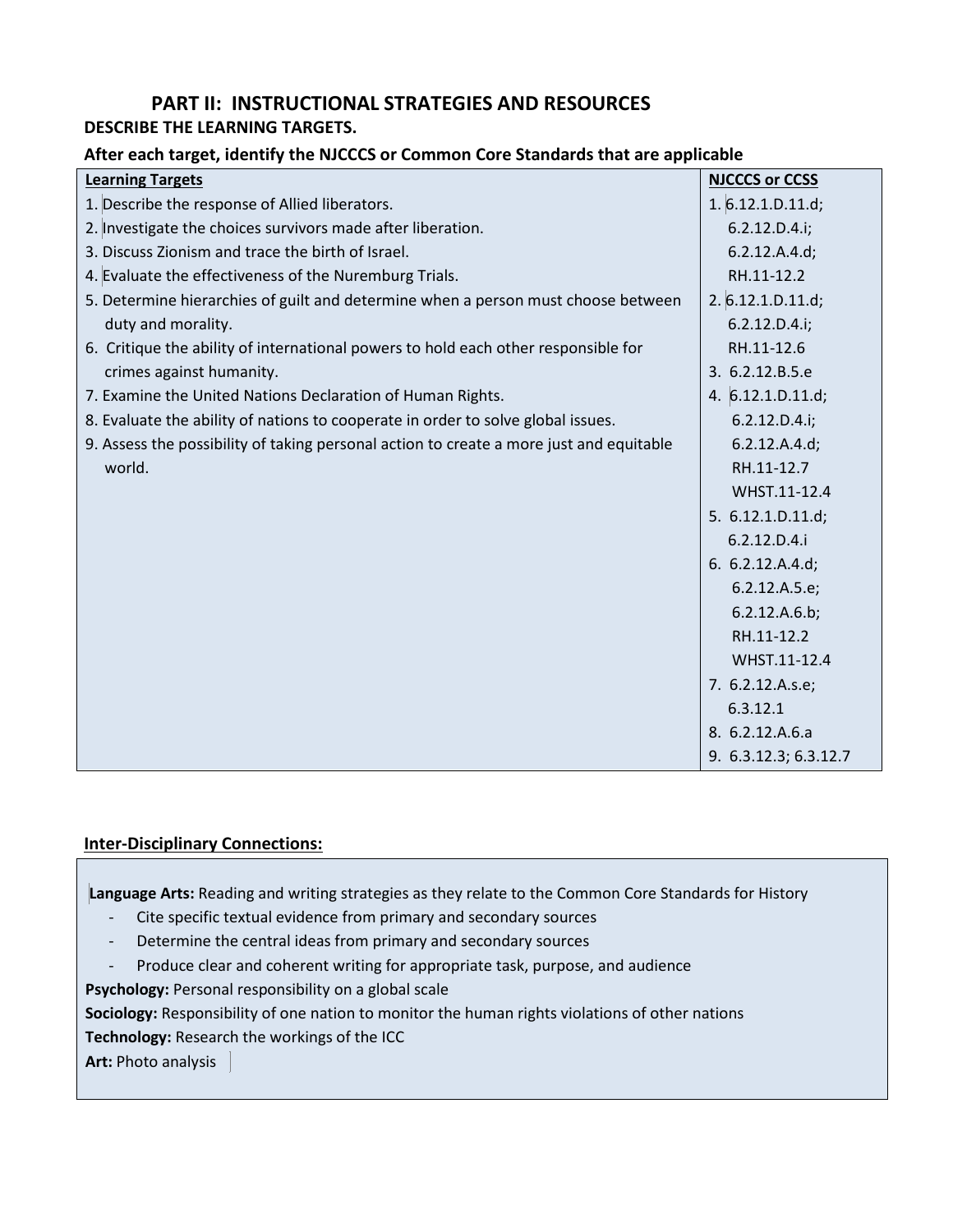### **Students will engage with the following text:**

- "The Tenth Man" Ida Fink
- Interview/testimony of Adolph Eichmann and Rudolph Hess
- United Nations Declaration of Human Rights
- "United Nations Security Council Address on Darfur" George Clooney,
- CNN News World "Powell calls Sudan Killings Genocide"
- "When Would Be a Better time to Arrest Harun" ICC Prosecutor, Luis Moreno-Ocampo
- "Can The ICC Save Darfur" Chris Waluk
- "Do Sudanese Think Their President Should Be Arrested" Rebecca Hamilton
- Statement on the situation in Sudan by the African Civil Leaders

#### **Students will write:**

- **Cornell Notes from readings and oral lectures**
- **Daily Reflective Journal**
- **Formal Essays**
	- Explain how WWII and the Holocaust influenced the development of international law.
	- Assess the purpose of the ICC and determine how it can prosecute.
- **Editorials** 
	- The ICC and Sudan
	- Opinion piece on international communities response to genocide
- **Annotation of text for reading comprehension and deeper understanding**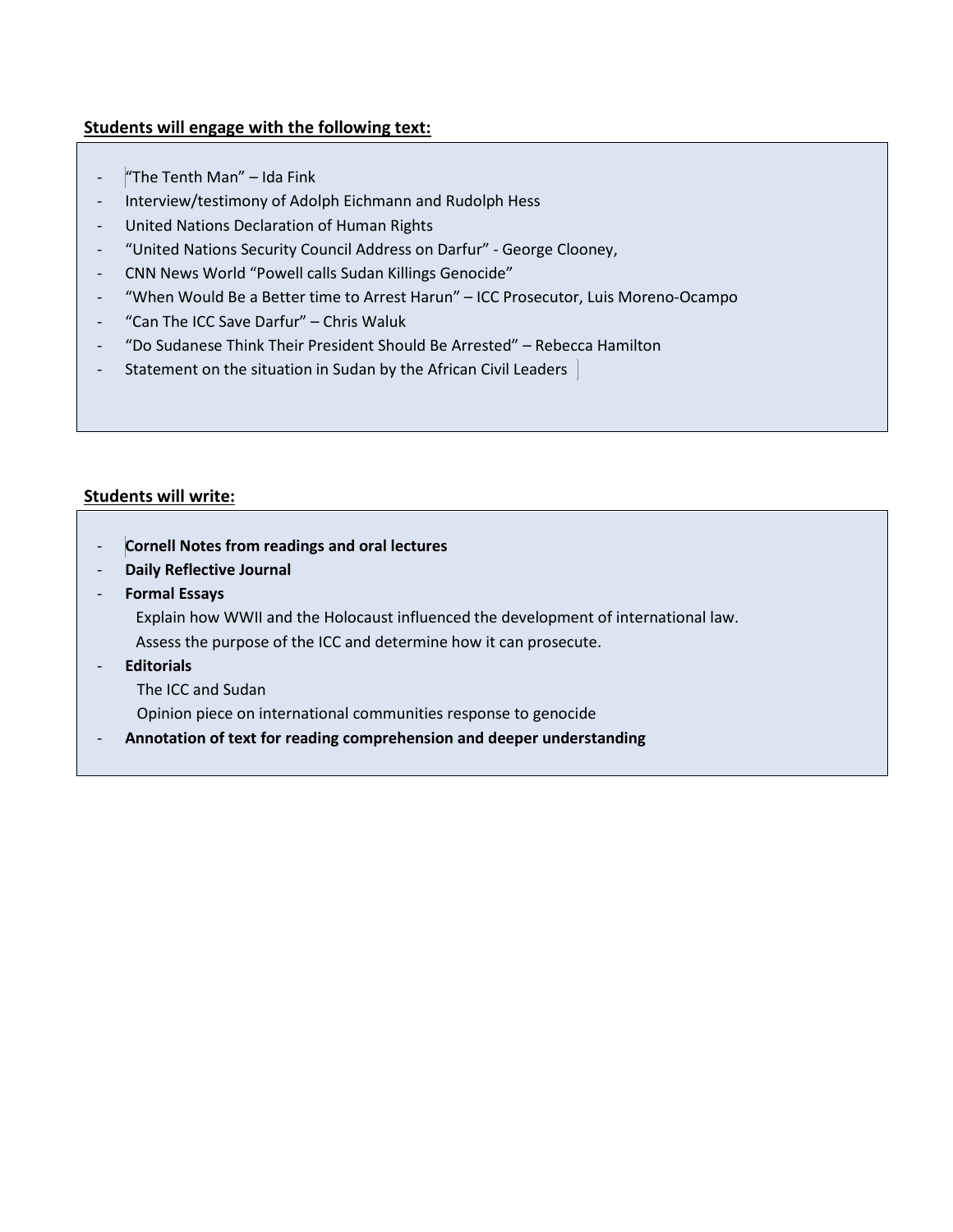## **PART III: TRANSFER OF KNOWLEDGE AND SKILLS**

#### **DESCRIBE THE LEARNING EXPERIENCE.**

**How will students uncover content and build skills.** 

# **Direct Class Lecture: all units should include lecture to prepare students for college atmosphere**

#### **Cornell Notes: lectures and readings**

#### **Socratic Seminar**

- Should the United States Join the ICC; dilemma of national sovereignty versus international accountability

#### **Analysis of primary sources:**

- Displaced Persons Camp photos
- Testimony of Adolph Eichmann and Rudolph Hess
- United Nations Declaration of Human Rights
- "When Would Be A Better Tome to Arrest Harun" ICC Prosecutor, Luis Moreno-Ocampo

#### **Secondary Sources:**

- "The Tenth Man" Ida Fink
- "United Nations Security Council Address on Darfur" George Clooney
- CNN News World "Powell calls Sudan Killings Genocide"
- "Can the ICC Save Darfur" –Chris Waluk
- "Do Sudanese Think Their President Should Be Arrested" –Rebecca Hamilton
- Newspaper and magazine articles

#### **Small group cooperative learning:**

- Pair-share Cornell Notes
- Projects
- Jigsaw activities
- Group investigation of primary sources

#### **Movie Presentation:**

#### **Suggested Movies:**

- *The Reckoning: Understanding the International Criminal Court*
- *Echoes and Reflections Visual History Testimony*

#### **Suggested Activities:**

- Character analysis
- Discussion questions

#### **Essays/Writing:**

Journal responses to various sources (movie clips, art, readings, photographs, music, ect.)

#### **Projects:**

- ICC Flow Chart – Students will create a flow chart that represents the workings of the ICC including steps such as getting a case referred, gathering evidence, ect.

**Vocabulary:** define and create sentences with context clues to demonstrate understanding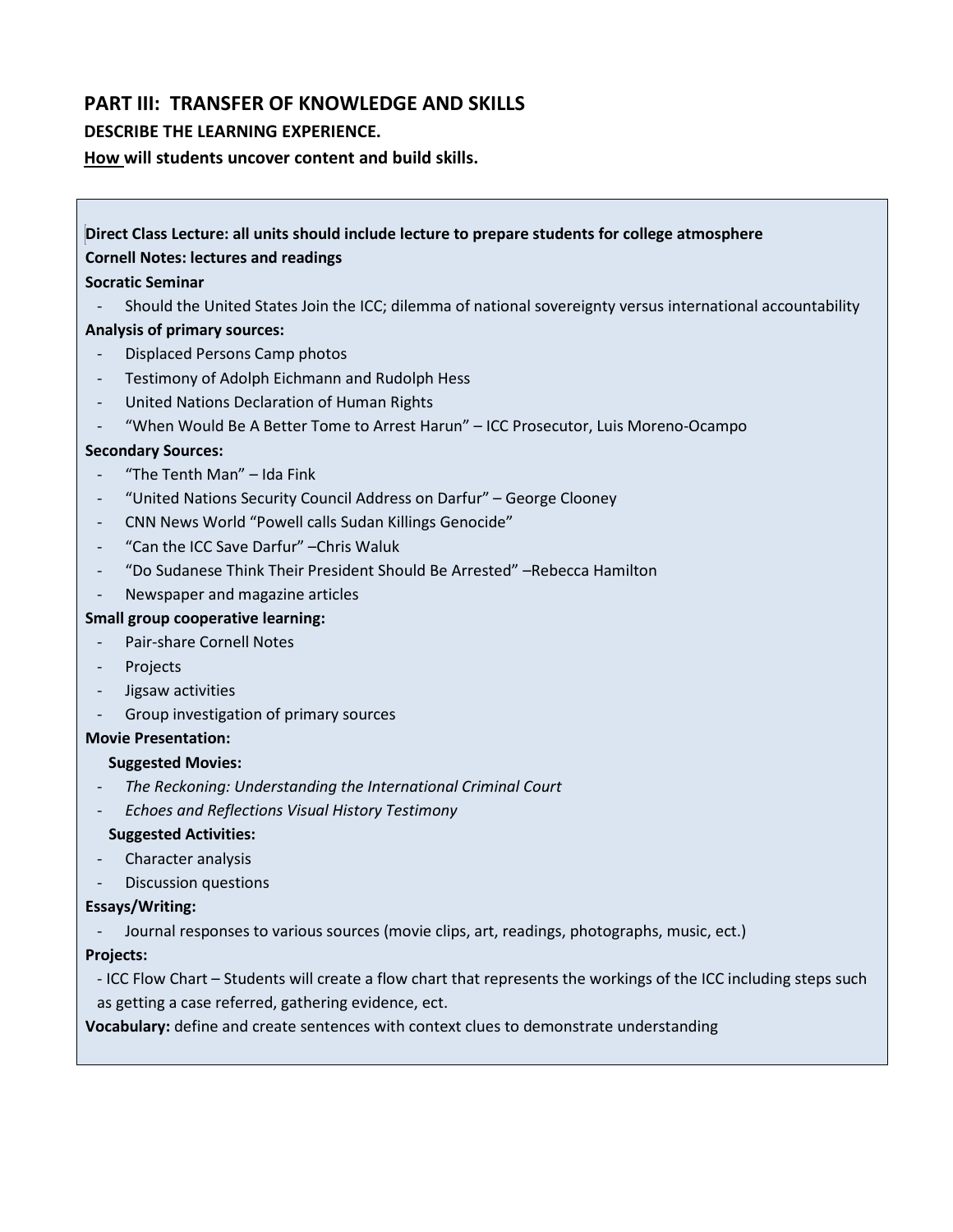# **PART IV: EVIDENCE OF LEARNING IDENTIFY THE METHODS BY WHICH STUDENTS WILL DEMONSTRATE THEIR UNDERSTANDING OF CONTENT AND THEIR ABILITY TO APPLY SKILLS. IDENTIFY BLOOM'S LEVELS.**



#### **Formative Assessments:**

**Homework:** Cornell Notes from assigned readings, Vocabulary **Quizzes:** Vocabulary, Movie Analysis **Writing Assignments:** Journals, Formal Test Essay, Exit Tickets **Cornell Notes:** reading assignments or primary and secondary sources **Participation in discussions, debates, and Socratic Seminars** 

### **Accommodations/Modifications:**

Repeat/ Directions Ongoing feedback Adapted worksheets Extended Time Pair student with a stronger learner Close proximity to the teacher Help to keep student organized Study Guides

### **Summative Assessments:**

 **Unit test on World Response**

#### **Accommodations/Modifications:**

Repeat Directions Extended Time Close proximity to the teacher Help to keep student organized Study Guides